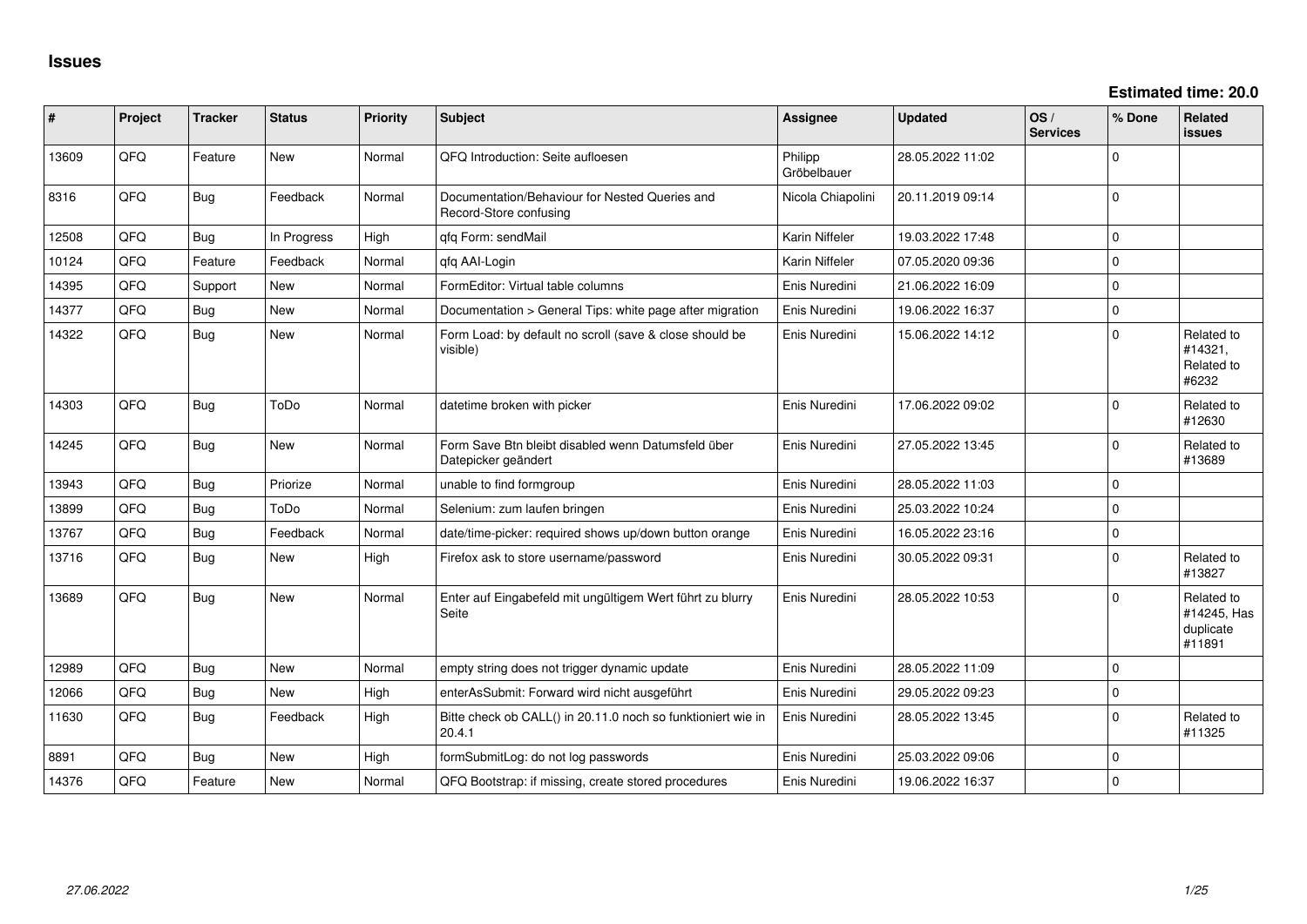| $\vert$ # | Project | <b>Tracker</b> | <b>Status</b>     | <b>Priority</b> | <b>Subject</b>                                                                        | <b>Assignee</b> | Updated          | OS/<br><b>Services</b> | % Done      | Related<br><b>issues</b>                                                                                                                                              |
|-----------|---------|----------------|-------------------|-----------------|---------------------------------------------------------------------------------------|-----------------|------------------|------------------------|-------------|-----------------------------------------------------------------------------------------------------------------------------------------------------------------------|
| 14320     | QFQ     | Feature        | ToDo              | Normal          | Allow specific HTML Tags and Attributes: general, TinyMCE                             | Enis Nuredini   | 17.06.2022 10:44 |                        | $\mathbf 0$ | Related to<br>#12664,<br>Related to<br>#12039,<br>Related to<br>#11702,<br>Related to<br>#7239,<br>Related to<br>#3708,<br>Related to<br>#3646,<br>Related to<br>#880 |
| 14227     | QFQ     | Feature        | New               | Normal          | Selenium Konkurrenz: cypress.io                                                       | Enis Nuredini   | 28.05.2022 11:02 |                        | $\mathbf 0$ |                                                                                                                                                                       |
| 14028     | QFQ     | Feature        | New               | Normal          | Required notification: visual nicer                                                   | Enis Nuredini   | 28.05.2022 11:01 |                        | $\mathbf 0$ |                                                                                                                                                                       |
| 13945     | QFQ     | Feature        | New               | Normal          | As _link: content before/after link                                                   | Enis Nuredini   | 28.05.2022 11:01 |                        | $\mathbf 0$ | Related to<br>#12262                                                                                                                                                  |
| 13900     | QFQ     | Feature        | Priorize          | Normal          | Selenium: Check das Cookie/PDF funktioniert                                           | Enis Nuredini   | 25.03.2022 12:45 |                        | $\mathbf 0$ |                                                                                                                                                                       |
| 13757     | QFQ     | Feature        | New               | High            | QR / Bar-Code Plugin                                                                  | Enis Nuredini   | 19.03.2022 17:43 |                        | $\mathbf 0$ |                                                                                                                                                                       |
| 13608     | QFQ     | Feature        | Some day<br>maybe | Normal          | Automatic Browser Language Redirect                                                   | Enis Nuredini   | 17.06.2022 08:35 |                        | $\mathbf 0$ |                                                                                                                                                                       |
| 13572     | QFQ     | Feature        | Feedback          | Normal          | Form Load: misleading error message on trying to load non<br>existent primary record  | Enis Nuredini   | 16.05.2022 23:16 |                        | 100         |                                                                                                                                                                       |
| 12630     | QFQ     | Feature        | In Progress       | Normal          | Input: date[time]: min / max values                                                   | Enis Nuredini   | 20.06.2022 18:31 |                        | $\mathbf 0$ | Related to<br>#10096,<br>Related to<br>#14302,<br>Related to<br>#14303                                                                                                |
| 12262     | QFQ     | Feature        | ToDo              | Normal          | Form buttons on top: more customable                                                  | Enis Nuredini   | 17.06.2022 10:44 |                        | $\mathbf 0$ | Related to<br>#13945, Has<br>duplicate<br>#4046, Has<br>duplicate<br>#10080                                                                                           |
| 11892     | QFQ     | Feature        | New               | Normal          | tablesorter: columns with links are hard to order - new<br>qualifier 'Y: <ord>'</ord> | Enis Nuredini   | 23.03.2022 09:22 |                        | O           |                                                                                                                                                                       |
| 10782     | QFQ     | Feature        | Feedback          | Normal          | Tiny MCE: Image Upload                                                                | Enis Nuredini   | 16.05.2022 23:16 |                        | $\mathbf 0$ | Related to<br>#12452                                                                                                                                                  |
| 10569     | QFQ     | Feature        | Priorize          | Normal          | link _blank more safe                                                                 | Enis Nuredini   | 25.03.2022 12:44 |                        | $\mathbf 0$ |                                                                                                                                                                       |
| 10463     | QFQ     | Feature        | New               | Normal          | Report _link: expliztes setzen von HTML Tags (Bedarf fuer<br>'data-selenium' & 'id')  | Enis Nuredini   | 23.03.2022 09:23 |                        | $\mathsf 0$ | Related to<br>#7648                                                                                                                                                   |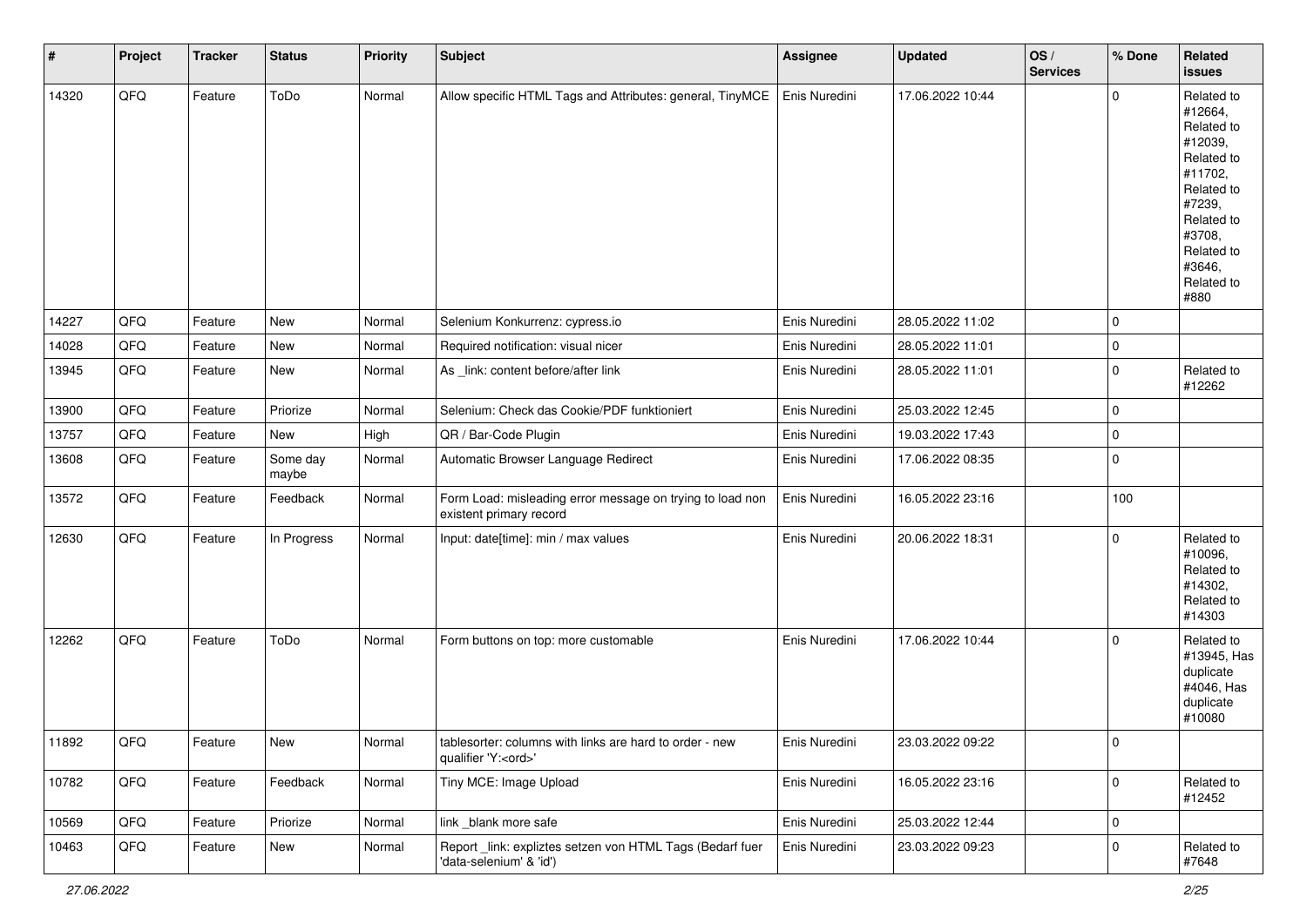| #     | Project | <b>Tracker</b> | <b>Status</b>     | <b>Priority</b> | Subject                                                                                                                                             | <b>Assignee</b>     | <b>Updated</b>   | OS/<br><b>Services</b> | % Done      | <b>Related</b><br><b>issues</b>             |
|-------|---------|----------------|-------------------|-----------------|-----------------------------------------------------------------------------------------------------------------------------------------------------|---------------------|------------------|------------------------|-------------|---------------------------------------------|
| 9052  | QFQ     | Feature        | Feedback          | High            | Report: CodeMirror with SQL Syntax Highlight in FE                                                                                                  | Enis Nuredini       | 08.06.2022 10:25 |                        | $\mathbf 0$ |                                             |
| 3613  | QFQ     | Bug            | Some day<br>maybe | Normal          | note /note unchecked -> note div (col-md) wird weiterhin<br>gerendert                                                                               | Elias Villiger      | 01.02.2020 23:19 |                        | 100         |                                             |
| 11347 | QFQ     | <b>Bug</b>     | Feedback          | Normal          | If Bedingungen funktionieren nicht korrekt                                                                                                          | Christoph Fuchs     | 21.03.2021 20:37 |                        | $\mathbf 0$ |                                             |
| 14323 | QFQ     | <b>Bug</b>     | In Progress       | Normal          | Report: render=both single - no impact                                                                                                              | Carsten Rose        | 19.06.2022 18:31 |                        | $\mathbf 0$ |                                             |
| 14305 | QFQ     | <b>Bug</b>     | New               | Normal          | Inline Report editing does not create history entries                                                                                               | Carsten Rose        | 10.06.2022 11:55 |                        | $\mathbf 0$ |                                             |
| 14304 | QFQ     | <b>Bug</b>     | New               | Normal          | table sorter view safer does not work                                                                                                               | Carsten Rose        | 10.06.2022 11:49 |                        | $\mathbf 0$ |                                             |
| 14283 | QFQ     | <b>Bug</b>     | Priorize          | Normal          | HEIC / HEIF convert doesn't trigger                                                                                                                 | <b>Carsten Rose</b> | 19.06.2022 16:37 |                        | $\mathbf 0$ |                                             |
| 14233 | QFQ     | <b>Bug</b>     | New               | Normal          | AS _link: question - HTML is not rendered                                                                                                           | <b>Carsten Rose</b> | 28.05.2022 11:02 |                        | $\mathbf 0$ |                                             |
| 14175 | QFQ     | <b>Bug</b>     | In Progress       | Normal          | Opening a form with no QFQ Session cookie fails                                                                                                     | Carsten Rose        | 03.06.2022 10:40 |                        | $\mathbf 0$ |                                             |
| 14091 | QFQ     | Bug            | New               | Normal          | inconsistent template path for twig                                                                                                                 | Carsten Rose        | 19.04.2022 18:36 |                        | $\mathbf 0$ |                                             |
| 14077 | QFQ     | <b>Bug</b>     | New               | Normal          | As _link: Attribute 'class' missing by r:1 and r:3 - but should<br>set                                                                              | Carsten Rose        | 28.05.2022 11:02 |                        | $\mathbf 0$ | Related to<br>#5342.<br>Related to<br>#4343 |
| 13706 | QFQ     | <b>Bug</b>     | <b>New</b>        | Normal          | Wrong CheckType in FieldElement LastStatus of Form Cron                                                                                             | Carsten Rose        | 21.01.2022 18:20 |                        | $\mathbf 0$ |                                             |
| 13659 | QFQ     | <b>Bug</b>     | New               | Normal          | wrong sanitize class applied to R-store                                                                                                             | <b>Carsten Rose</b> | 15.01.2022 14:23 |                        | $\mathbf 0$ |                                             |
| 13592 | QFQ     | <b>Bug</b>     | New               | Normal          | QFQ Build Queue: das vergeben von Tags klappt nicht. Es<br>werden keine Releases gebaut.                                                            | Carsten Rose        | 19.03.2022 17:45 |                        | $\mathbf 0$ |                                             |
| 13460 | QFQ     | Bug            | <b>New</b>        | Normal          | Doc: Password set/reset  password should not processed<br>with 'html encode'                                                                        | Carsten Rose        | 19.03.2022 17:46 |                        | $\mathbf 0$ |                                             |
| 13451 | QFQ     | <b>Bug</b>     | <b>New</b>        | Normal          | Character Counter / Max Character: Problem in Safari                                                                                                | Carsten Rose        | 15.04.2022 17:18 |                        | $\mathbf 0$ |                                             |
| 13332 | QFQ     | <b>Bug</b>     | New               | Normal          | Multi Form: Required Felder werden visuell nicht markiert.                                                                                          | <b>Carsten Rose</b> | 19.03.2022 17:47 |                        | $\mathbf 0$ |                                             |
| 13331 | QFQ     | <b>Bug</b>     | New               | Normal          | Multi Form: Clear Icon misplaced                                                                                                                    | <b>Carsten Rose</b> | 19.03.2022 17:47 |                        | $\mathbf 0$ |                                             |
| 12974 | QFQ     | <b>Bug</b>     | New               | High            | Sanitize Queries in Action-Elements                                                                                                                 | Carsten Rose        | 07.12.2021 17:19 |                        | $\mathbf 0$ |                                             |
| 12716 | QFQ     | <b>Bug</b>     | New               | Normal          | template group: Pattern only applied to first instance                                                                                              | <b>Carsten Rose</b> | 19.03.2022 17:47 |                        | $\mathbf 0$ |                                             |
| 12714 | QFQ     | <b>Bug</b>     | New               | Normal          | Conversion of GIF to PDF broken when GIF contains Alpha.                                                                                            | <b>Carsten Rose</b> | 19.03.2022 17:49 |                        | $\mathbf 0$ |                                             |
| 12702 | QFQ     | <b>Bug</b>     | <b>New</b>        | High            | templateGroup: broken in multiDb Setup                                                                                                              | Carsten Rose        | 14.12.2021 16:02 |                        | $\mathbf 0$ |                                             |
| 12670 | QFQ     | <b>Bug</b>     | New               | High            | Dropdown-Menu classes können nicht mehr angegeben<br>werden                                                                                         | Carsten Rose        | 07.12.2021 17:19 |                        | $\mathbf 0$ |                                             |
| 12581 | QFQ     | Bug            | New               | Normal          | Form.forward=close: Record 'new' in new browser tab ><br>save (& close) >> Form is not reloaded with new created<br>record id and stays in mode=new | Carsten Rose        | 19.03.2022 17:48 |                        | $\mathbf 0$ |                                             |
| 12546 | QFQ     | Bug            | Feedback          | Normal          | Branch 'Development' - Unit Tests mit dirty workaround<br>angepasst                                                                                 | Carsten Rose        | 19.03.2022 17:48 |                        | $\mathbf 0$ |                                             |
| 12545 | QFQ     | <b>Bug</b>     | New               | Urgent          | sql.log not created / updated                                                                                                                       | Carsten Rose        | 14.12.2021 16:02 |                        | $\mathsf 0$ |                                             |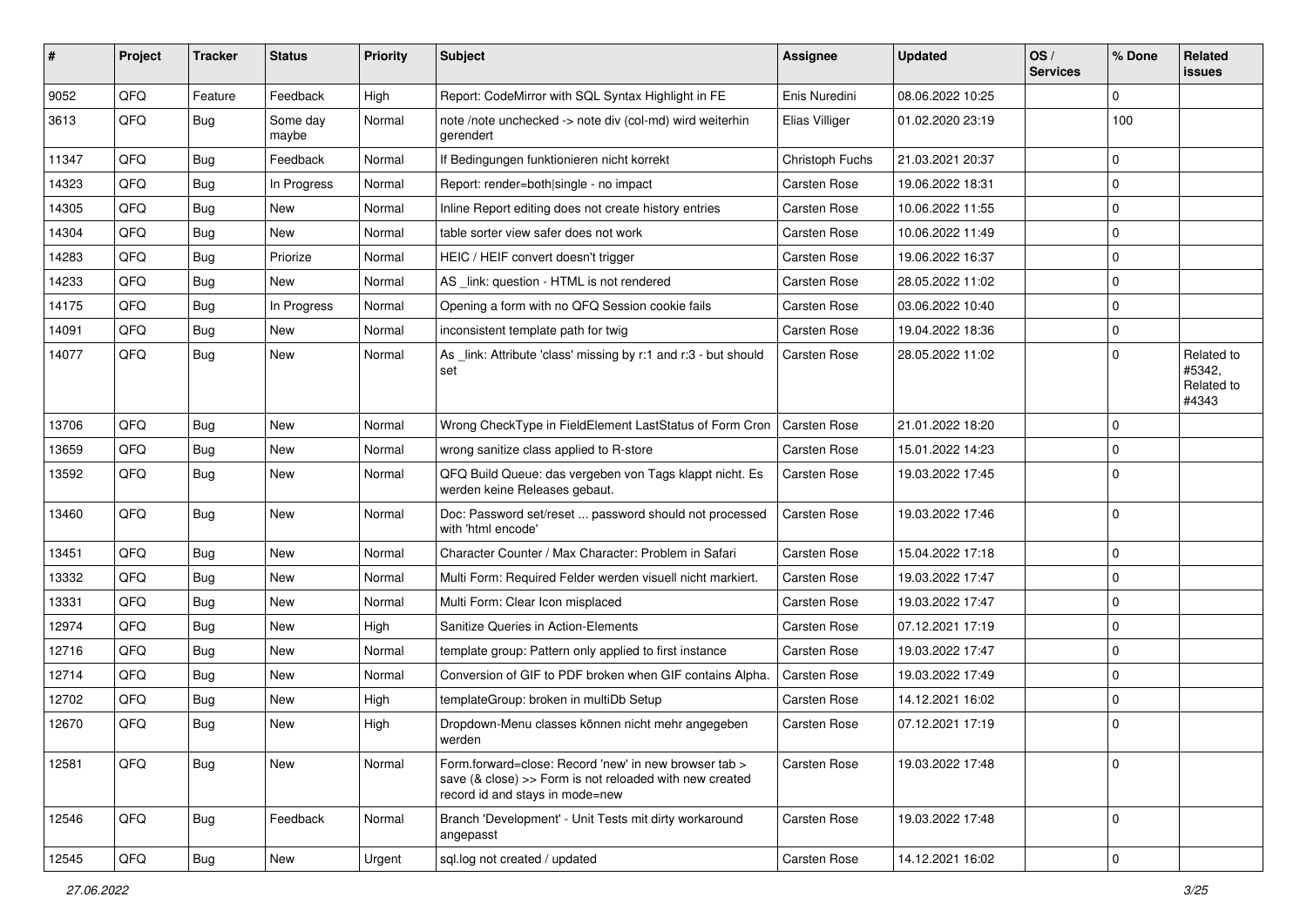| #     | Project | <b>Tracker</b> | <b>Status</b> | <b>Priority</b> | <b>Subject</b>                                                                          | <b>Assignee</b>     | <b>Updated</b>   | OS/<br><b>Services</b> | % Done      | Related<br><b>issues</b>                                                                                                       |
|-------|---------|----------------|---------------|-----------------|-----------------------------------------------------------------------------------------|---------------------|------------------|------------------------|-------------|--------------------------------------------------------------------------------------------------------------------------------|
| 12520 | QFQ     | <b>Bug</b>     | <b>New</b>    | Normal          | Switch FE User: still active even FE User session expired                               | Carsten Rose        | 19.03.2022 17:48 |                        | $\mathbf 0$ |                                                                                                                                |
| 12513 | QFQ     | <b>Bug</b>     | <b>New</b>    | High            | Implement server side check of maxlength                                                | Carsten Rose        | 07.12.2021 17:19 |                        | $\mathbf 0$ |                                                                                                                                |
| 12512 | QFQ     | <b>Bug</b>     | New           | Normal          | Some MySQL Installation can't use 'stored procedures'                                   | Carsten Rose        | 19.03.2022 17:48 |                        | $\mathbf 0$ |                                                                                                                                |
| 12468 | QFQ     | <b>Bug</b>     | New           | Urgent          | Form: update Form.title after save                                                      | Carsten Rose        | 03.05.2021 21:12 |                        | $\pmb{0}$   |                                                                                                                                |
| 12463 | QFQ     | <b>Bug</b>     | ToDo          | High            | QFQ Function: 'function' and 'sql' on same level - output of<br>sql is shown two times. | Carsten Rose        | 15.12.2021 16:31 |                        | $\mathbf 0$ |                                                                                                                                |
| 12395 | QFQ     | <b>Bug</b>     | ToDo          | High            | QFQ Function: Result two times shown                                                    | Carsten Rose        | 18.02.2022 08:59 |                        | $\mathbf 0$ |                                                                                                                                |
| 12327 | QFQ     | <b>Bug</b>     | New           | Normal          | Copy to clipboard: Glyphicon can not be changed                                         | Carsten Rose        | 27.12.2021 17:59 |                        | $\mathbf 0$ |                                                                                                                                |
| 12325 | QFQ     | <b>Bug</b>     | Priorize      | Normal          | MultiDB form.dbIndex not working for report syntax                                      | Carsten Rose        | 07.09.2021 13:37 |                        | $\mathbf 0$ | Related to<br>#12145,<br>Related to<br>#12314                                                                                  |
| 12187 | QFQ     | <b>Bug</b>     | New           | Normal          | Trigger FormAsFile() via Report: probably problem with multi<br>DB setup                | <b>Carsten Rose</b> | 20.03.2021 21:20 |                        | $\mathbf 0$ |                                                                                                                                |
| 12133 | QFQ     | <b>Bug</b>     | New           | Normal          | NPM, phpSpreadSheet aktualisieren                                                       | Carsten Rose        | 15.03.2021 09:04 |                        | $\mathbf 0$ |                                                                                                                                |
| 12045 | QFQ     | <b>Bug</b>     | New           | Normal          | templateGroup afterSave FE: Aufruf ohne<br>sqlHonorFormElements funktioniert nicht      | Carsten Rose        | 18.02.2021 16:33 |                        | $\mathbf 0$ |                                                                                                                                |
| 12040 | QFQ     | <b>Bug</b>     | New           | Normal          | FE Mode 'hidden' für zwei FEs auf einer Zeile                                           | Carsten Rose        | 18.02.2021 10:13 |                        | $\mathbf 0$ |                                                                                                                                |
| 11752 | QFQ     | Bug            | <b>New</b>    | Normal          | checkbox renders multiple input elements with same name                                 | Carsten Rose        | 17.12.2020 14:58 |                        | $\mathbf 0$ | Related to<br>#11750                                                                                                           |
| 11695 | QFQ     | <b>Bug</b>     | New           | Normal          | MultiForm required FE Error                                                             | Carsten Rose        | 04.12.2020 13:34 |                        | $\pmb{0}$   |                                                                                                                                |
| 11668 | QFQ     | <b>Bug</b>     | New           | Normal          | Play function.sql - problem with mysql                                                  | Carsten Rose        | 03.05.2021 20:48 |                        | $\mathbf 0$ |                                                                                                                                |
| 11667 | QFQ     | <b>Bug</b>     | New           | Normal          | MySQL mariadb-server-10.3: Incorrect datetime value                                     | Carsten Rose        | 03.05.2021 20:48 |                        | $\mathbf 0$ |                                                                                                                                |
| 11517 | QFQ     | Bug            | In Progress   | Normal          | extraButtonInfo Broken for multiple FormElements                                        | Carsten Rose        | 12.05.2022 13:12 |                        | $\mathbf 0$ | Related to<br>#7890.<br>Related to<br>#3811, Has<br>duplicate<br>#10905, Has<br>duplicate<br>#10553, Has<br>duplicate<br>#6779 |
| 11239 | QFQ     | <b>Bug</b>     | New           | Normal          | Radiobutton (plain): horizontales Rendern abhängig vom<br>Datentyp in der Datenbank     | Carsten Rose        | 30.09.2020 18:37 |                        | $\mathbf 0$ |                                                                                                                                |
| 10937 | QFQ     | <b>Bug</b>     | New           | Normal          | Fehler mit abhängigen Select- Feldern beim Positionieren                                | Carsten Rose        | 12.11.2020 23:45 |                        | $\mathbf 0$ |                                                                                                                                |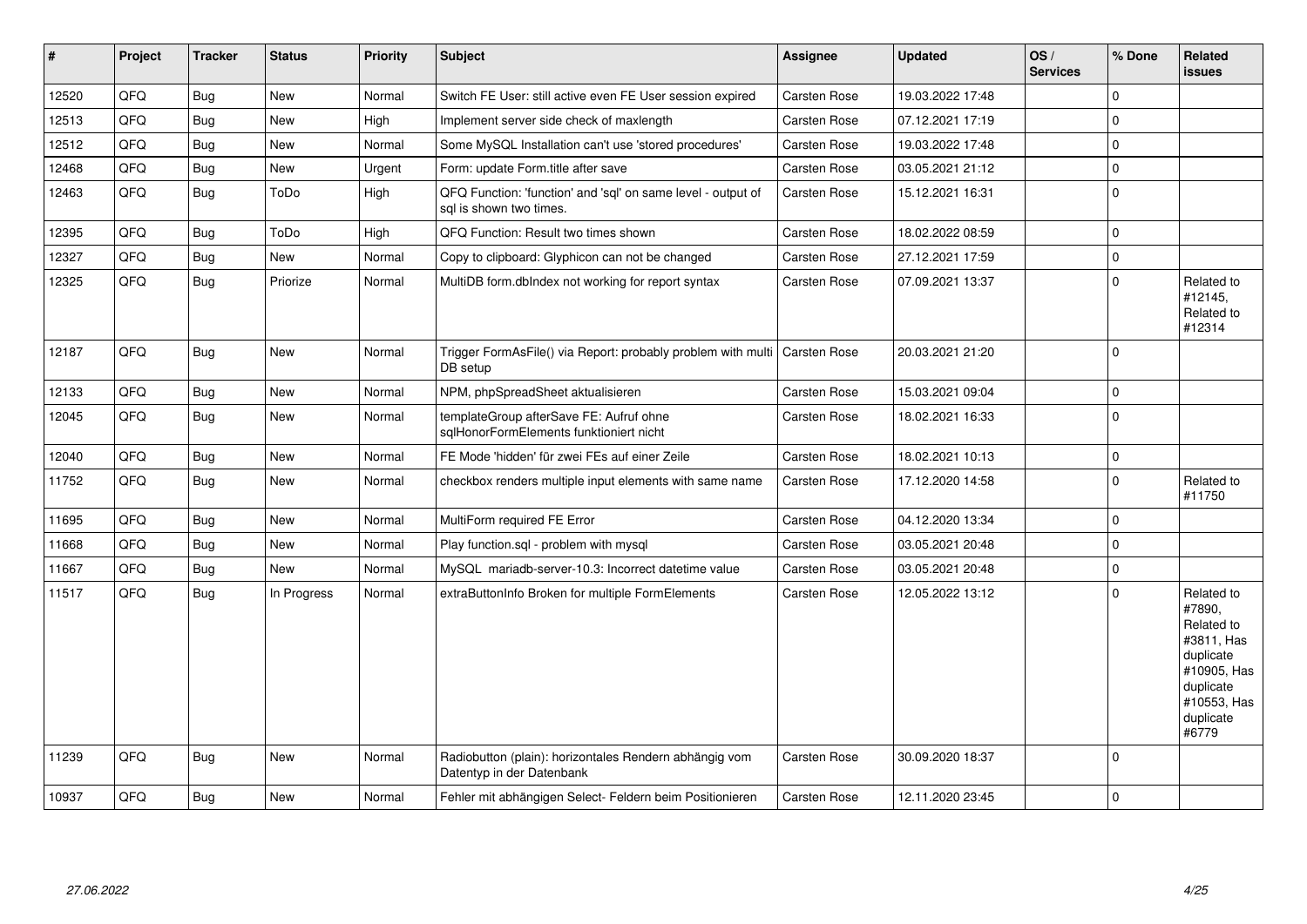| #     | Project | <b>Tracker</b> | <b>Status</b> | <b>Priority</b> | <b>Subject</b>                                                                                           | <b>Assignee</b>     | <b>Updated</b>   | OS/<br><b>Services</b> | % Done      | Related<br><b>issues</b>                                                |
|-------|---------|----------------|---------------|-----------------|----------------------------------------------------------------------------------------------------------|---------------------|------------------|------------------------|-------------|-------------------------------------------------------------------------|
| 10704 | QFQ     | <b>Bug</b>     | New           | Normal          | wkhtml problem rendering fullCalendar.js / fabric.js >><br>successor: puppeteer                          | <b>Carsten Rose</b> | 12.11.2020 23:45 |                        | $\Omega$    | Related to<br>#5024,<br>Related to<br>#4650,<br>Related to<br>#10715    |
| 10661 | QFQ     | <b>Bug</b>     | In Progress   | Normal          | Typo3 Warnungen                                                                                          | Carsten Rose        | 07.09.2021 13:23 |                        | $\Omega$    | Related to<br>#12440                                                    |
| 10658 | QFQ     | Bug            | New           | Normal          | processReadOnly broken                                                                                   | Carsten Rose        | 27.05.2020 17:55 |                        | $\Omega$    |                                                                         |
| 10640 | QFQ     | <b>Bug</b>     | New           | High            | TypeAhead Tag: FE editierbar trotz readOnly                                                              | Carsten Rose        | 03.05.2021 21:12 |                        | $\Omega$    |                                                                         |
| 10588 | QFQ     | <b>Bug</b>     | New           | Normal          | typeahed Tag: Doku anpassen                                                                              | Carsten Rose        | 12.11.2020 23:45 |                        | $\Omega$    |                                                                         |
| 10508 | QFQ     | <b>Bug</b>     | New           | High            | Multi Form broken on Multi DB Instance                                                                   | Carsten Rose        | 03.05.2021 21:12 |                        | $\Omega$    |                                                                         |
| 10506 | QFQ     | <b>Bug</b>     | New           | High            | Template Group broken on MultiDB instance                                                                | Carsten Rose        | 03.05.2021 21:12 |                        | $\Omega$    | Related to<br>#10505                                                    |
| 10322 | QFQ     | <b>Bug</b>     | New           | Normal          | FormElement / Radio: missing column 'enum' >> FE not<br>reported                                         | Carsten Rose        | 07.05.2020 09:37 |                        | $\Omega$    |                                                                         |
| 10082 | QFQ     | Bug            | New           | Normal          | FE.type=SELECT - 'sanatize' Class                                                                        | Carsten Rose        | 07.05.2020 09:36 |                        | $\Omega$    | Related to<br>#10081                                                    |
| 10081 | QFQ     | <b>Bug</b>     | New           | High            | Stale record lock after 'forbidden' character                                                            | <b>Carsten Rose</b> | 03.05.2021 21:12 |                        | $\Omega$    | Related to<br>#10082,<br>Related to<br>#9789                            |
| 9975  | QFQ     | <b>Bug</b>     | Priorize      | Normal          | Dropdown Menu: 'r:3' broken                                                                              | Carsten Rose        | 01.02.2020 10:13 |                        | $\Omega$    |                                                                         |
| 9958  | QFQ     | <b>Bug</b>     | Priorize      | Normal          | Broken subrecord query: no error message                                                                 | Carsten Rose        | 05.02.2021 15:15 |                        | $\Omega$    |                                                                         |
| 9947  | QFQ     | <b>Bug</b>     | Priorize      | Normal          | Unwanted error message if missing 'typeAheadSqlPrefetch'                                                 | Carsten Rose        | 01.02.2020 10:13 |                        | $\Omega$    |                                                                         |
| 9862  | QFQ     | <b>Bug</b>     | Priorize      | Normal          | Failed writing to sql mail qfq.log should throw an exception                                             | Carsten Rose        | 01.02.2020 10:13 |                        | $\Omega$    |                                                                         |
| 9834  | QFQ     | <b>Bug</b>     | Priorize      | Normal          | Input elements with tag 'disabled' are missing on<br>form-submit: server option 'processReadOnly' broken | Carsten Rose        | 07.12.2021 16:43 |                        | $\Omega$    | Related to<br>#9691,<br>Related to<br>#5305, Has<br>duplicate<br>#12331 |
| 9789  | QFQ     | <b>Bug</b>     | In Progress   | High            | Record Lock: release to early on 'leave page'                                                            | Carsten Rose        | 10.01.2022 09:25 |                        | 100         | Related to<br>#10081,<br>Related to<br>#9173,<br>Related to<br>#8702    |
| 9783  | QFQ     | Bug            | New           | Normal          | Email with special characters                                                                            | Carsten Rose        | 01.02.2020 23:22 |                        | $\Omega$    |                                                                         |
| 9773  | QFQ     | Bug            | New           | Normal          | form.parameter.formModeGlobal=requiredOff                                                                | Carsten Rose        | 01.02.2020 15:56 |                        | $\mathbf 0$ |                                                                         |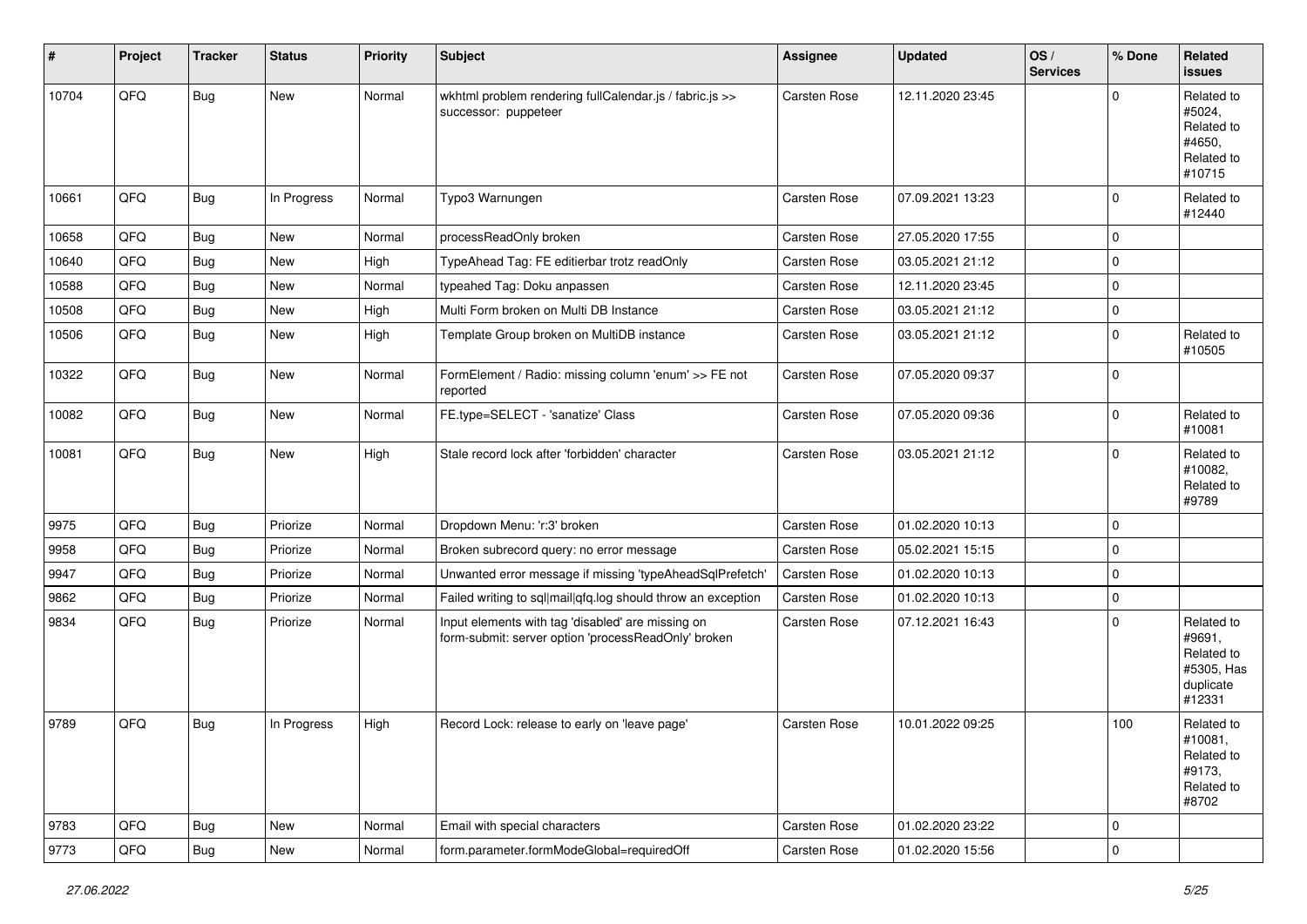| #    | Project | <b>Tracker</b> | <b>Status</b>     | <b>Priority</b> | <b>Subject</b>                                                                | <b>Assignee</b>     | <b>Updated</b>   | OS/<br><b>Services</b> | % Done   | Related<br><b>issues</b>                     |
|------|---------|----------------|-------------------|-----------------|-------------------------------------------------------------------------------|---------------------|------------------|------------------------|----------|----------------------------------------------|
| 9691 | QFQ     | <b>Bug</b>     | In Progress       | Normal          | Checkbox: dynamic update > readonly                                           | Carsten Rose        | 01.02.2020 23:22 |                        | 50       | Related to<br>#9834                          |
| 9669 | QFQ     | Bug            | Some day<br>maybe | Normal          | Checkbox / Template Group: radio/checkbox visible broken<br>after 'add'       | Carsten Rose        | 16.06.2021 13:47 |                        | $\Omega$ | Related to<br>#8091                          |
| 9534 | QFQ     | Bug            | Priorize          | Urgent          | FE.type=upload: 'Unknown Mode: ID"                                            | Carsten Rose        | 03.05.2021 21:14 |                        | $\Omega$ | Related to<br>#9532                          |
| 9533 | QFQ     | Bug            | New               | Normal          | FE.type=upload: Check in 'beforeSave' if upload is given                      | Carsten Rose        | 01.02.2020 23:22 |                        | $\Omega$ | Related to<br>#11523                         |
| 9531 | QFQ     | <b>Bug</b>     | <b>New</b>        | High            | FE File: Dynamic Update / modeSql / required detected<br>even it not set      | Carsten Rose        | 11.06.2021 20:32 |                        | $\Omega$ | Related to<br>#12398                         |
| 9347 | QFQ     | Bug            | New               | High            | FE.type=upload with dynamic show/hidden: required not<br>detected             | Carsten Rose        | 12.06.2021 10:40 |                        | $\Omega$ | Related to<br>#5305.<br>Related to<br>#12398 |
| 9317 | QFQ     | Bug            | New               | Normal          | FE.type=note: with dynamic show/hidden an empty label<br>causes trouble       | <b>Carsten Rose</b> | 01.02.2020 23:22 |                        | $\Omega$ |                                              |
| 9281 | QFQ     | <b>Bug</b>     | Some day<br>maybe | Normal          | Allow STRICT_TRANS_TABLES                                                     | Carsten Rose        | 02.01.2021 18:43 |                        | $\Omega$ |                                              |
| 9275 | QFQ     | <b>Bug</b>     | New               | Normal          | auteron: t3 page, which takes to long to respond, is not<br>reported properly | Carsten Rose        | 01.02.2020 23:22 |                        | 100      |                                              |
| 9177 | QFQ     | Bug            | New               | Normal          | Bug? QFQ tries to save an action FE, which has real<br>existing column name   | Carsten Rose        | 01.02.2020 23:22 |                        | $\Omega$ |                                              |
| 9173 | QFQ     | Bug            | Priorize          | Urgent          | Stale Record Lock: Firefox                                                    | Carsten Rose        | 03.05.2021 21:14 |                        | $\Omega$ | Related to<br>#9789                          |
| 9127 | QFQ     | <b>Bug</b>     | <b>New</b>        | Normal          | Error Message: change 'roll over' color - text not readable                   | Carsten Rose        | 01.02.2020 23:22 |                        | $\Omega$ |                                              |
| 9121 | QFQ     | Bug            | Priorize          | High            | sip links have r and __dbIndexData set                                        | Carsten Rose        | 12.06.2021 10:41 |                        | $\Omega$ |                                              |
| 9077 | QFQ     | Bug            | <b>New</b>        | Normal          | typeAheadSql: report broken SQL                                               | Carsten Rose        | 01.02.2020 23:22 |                        | $\Omega$ |                                              |
| 9013 | QFQ     | <b>Bug</b>     | New               | Normal          | Error in Twig template not handled                                            | Carsten Rose        | 20.10.2021 13:43 |                        | $\Omega$ |                                              |
| 8668 | QFQ     | <b>Bug</b>     | New               | High            | Pill disabled: dyamic mode 'hidden' not respected - FE is still<br>required   | Carsten Rose        | 03.05.2021 21:14 |                        | $\Omega$ |                                              |
| 8431 | QFQ     | <b>Bug</b>     | New               | High            | autocron.php with wrong path                                                  | Carsten Rose        | 03.05.2021 21:14 |                        | $\Omega$ |                                              |
| 8106 | QFQ     | <b>Bug</b>     | Some day<br>maybe | Normal          | Dynamic Update: Feld kann nicht auf empty zurückgesetzt<br>werden             | Carsten Rose        | 11.12.2019 16:01 |                        | $\Omega$ |                                              |
| 8083 | QFQ     | Bug            | <b>New</b>        | High            | FormEditor: primary table list does not respect<br>'indexDb={{indexData:Y}}'  | Carsten Rose        | 03.05.2021 21:14 |                        | $\Omega$ | Has<br>duplicate<br>#6678                    |
| 8049 | QFQ     | Bug            | New               | Normal          | FE.type=note, column 'value': text moves some pixel to top<br>after save      | Carsten Rose        | 01.02.2020 23:22 |                        | $\Omega$ |                                              |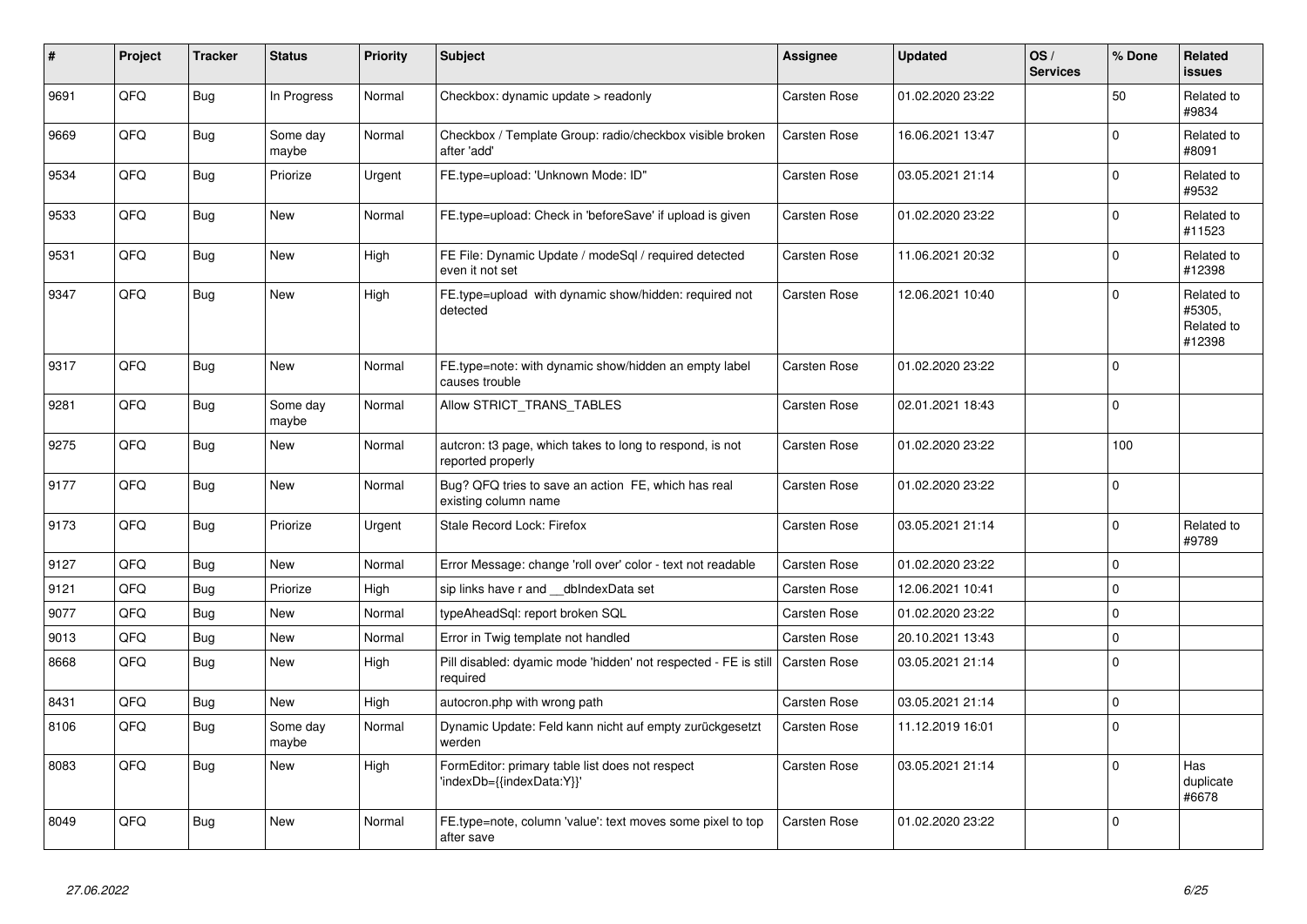| #    | Project | <b>Tracker</b> | <b>Status</b>     | <b>Priority</b> | <b>Subject</b>                                                                                                   | <b>Assignee</b>     | <b>Updated</b>   | OS/<br><b>Services</b> | % Done      | Related<br><b>issues</b> |
|------|---------|----------------|-------------------|-----------------|------------------------------------------------------------------------------------------------------------------|---------------------|------------------|------------------------|-------------|--------------------------|
| 8037 | QFQ     | <b>Bug</b>     | Priorize          | Normal          | FE.type=upload (advanced mode): {{slaveId:V}} missing<br>during dynamic update                                   | Carsten Rose        | 01.02.2020 10:13 |                        | $\mathbf 0$ |                          |
| 7899 | QFQ     | <b>Bug</b>     | New               | High            | Fe.type=password / retype / required: always complain<br>about missing value                                     | Carsten Rose        | 03.05.2021 21:14 |                        | $\mathbf 0$ |                          |
| 7890 | QFQ     | Bug            | New               | Normal          | FormElement 'required': extraButtonInfo not aligned                                                              | Carsten Rose        | 11.06.2021 21:17 |                        | $\Omega$    | Related to<br>#11517     |
| 7795 | QFQ     | <b>Bug</b>     | <b>New</b>        | Normal          | Readonly Form: Typeahead-Felder                                                                                  | Carsten Rose        | 01.02.2020 23:22 |                        | $\mathbf 0$ |                          |
| 7685 | QFQ     | <b>Bug</b>     | New               | Normal          | Open FormElement from QFQ error message and save<br>modified record: error about missing {{formId:F}}            | <b>Carsten Rose</b> | 01.02.2020 23:22 |                        | $\Omega$    |                          |
| 7656 | QFQ     | Bug            | Priorize          | Normal          | FE with required, 'pattern' and 'extraButtonLock': always<br>complain about missing value                        | Carsten Rose        | 01.02.2020 10:13 |                        | $\mathbf 0$ |                          |
| 7650 | QFQ     | Bug            | <b>New</b>        | High            | Optional do not show 'required' sign on FormElement                                                              | Carsten Rose        | 03.05.2021 21:14 |                        | $\mathbf 0$ |                          |
| 7616 | QFQ     | <b>Bug</b>     | Priorize          | Normal          | Selectlist with Enum & Dynamic Update                                                                            | Carsten Rose        | 01.02.2020 10:13 |                        | $\mathsf 0$ |                          |
| 7574 | QFQ     | Bug            | New               | Normal          | Substitute error: form element not reported / dont parse<br>Form.note                                            | Carsten Rose        | 01.02.2020 23:21 |                        | $\mathbf 0$ |                          |
| 7547 | QFQ     | <b>Bug</b>     | New               | Normal          | Error Message in afterSave: wrong parameter column<br>reported                                                   | Carsten Rose        | 01.02.2020 23:22 |                        | $\mathbf 0$ |                          |
| 7524 | QFQ     | <b>Bug</b>     | New               | Normal          | QFQ throws a 'General Error' if 'fileadmin/protected/log/' is<br>not writeable                                   | Carsten Rose        | 01.02.2020 23:22 |                        | $\mathbf 0$ |                          |
| 7513 | QFQ     | <b>Bug</b>     | New               | Normal          | Radios not correct aligned                                                                                       | Carsten Rose        | 01.02.2020 23:22 |                        | $\mathsf 0$ |                          |
| 7512 | QFQ     | <b>Bug</b>     | New               | Normal          | FE: inputType=number >> 'pattern' is not respected                                                               | Carsten Rose        | 01.02.2020 23:22 |                        | $\mathbf 0$ |                          |
| 7456 | QFQ     | <b>Bug</b>     | Some day<br>maybe | Low             | Todos in Code: solve or make ticket                                                                              | Carsten Rose        | 16.09.2021 15:10 |                        | $\mathbf 0$ |                          |
| 7261 | QFQ     | Bug            | New               | Normal          | Report pathFilename for user without path, only the filename                                                     | Carsten Rose        | 01.02.2020 23:21 |                        | $\mathsf 0$ |                          |
| 7219 | QFQ     | <b>Bug</b>     | New               | Normal          | typeSheadSql / typeAheadSqlPrefetch: change to curly<br>braces                                                   | Carsten Rose        | 01.02.2020 23:21 |                        | $\mathbf 0$ |                          |
| 7014 | QFQ     | Bug            | New               | Normal          | Sending invalid emails succeeds when<br>debug.redirectAllMailTo is set                                           | Carsten Rose        | 01.02.2020 23:21 |                        | $\mathbf 0$ |                          |
| 7002 | QFQ     | <b>Bug</b>     | New               | Normal          | Dynamic Update: row does not disappear / appear                                                                  | Carsten Rose        | 01.02.2020 23:22 |                        | $\mathsf 0$ |                          |
| 6912 | QFQ     | Bug            | New               | Normal          | error Message Var 'deadline' already set in SIP - in Form<br>with FE.value={{deadline:R:::{{deadlinePeriod:Y}}}} | <b>Carsten Rose</b> | 01.02.2020 23:21 |                        | $\mathbf 0$ |                          |
| 6677 | QFQ     | <b>Bug</b>     | New               | Normal          | Error message FE Action Element: no/wrong FE reference<br>who cause the problem.                                 | Carsten Rose        | 01.02.2020 23:21 |                        | $\mathbf 0$ |                          |
| 6574 | QFQ     | Bug            | Priorize          | Normal          | gfg.log: Fehlermeldung wurde angezeigt, aber nicht geloggt                                                       | Carsten Rose        | 01.02.2020 10:13 |                        | $\mathbf 0$ |                          |
| 6483 | QFQ     | <b>Bug</b>     | New               | Normal          | R Store funktioniert nicht bei 'Report Notation' im FE                                                           | Carsten Rose        | 01.02.2020 23:21 |                        | $\mathbf 0$ |                          |
| 6462 | QFQ     | Bug            | New               | Normal          | File Upload: Nutzlose Fehlermeldung wenn Datei zu gross                                                          | Carsten Rose        | 01.02.2020 23:21 |                        | $\mathbf 0$ | Related to<br>#6139      |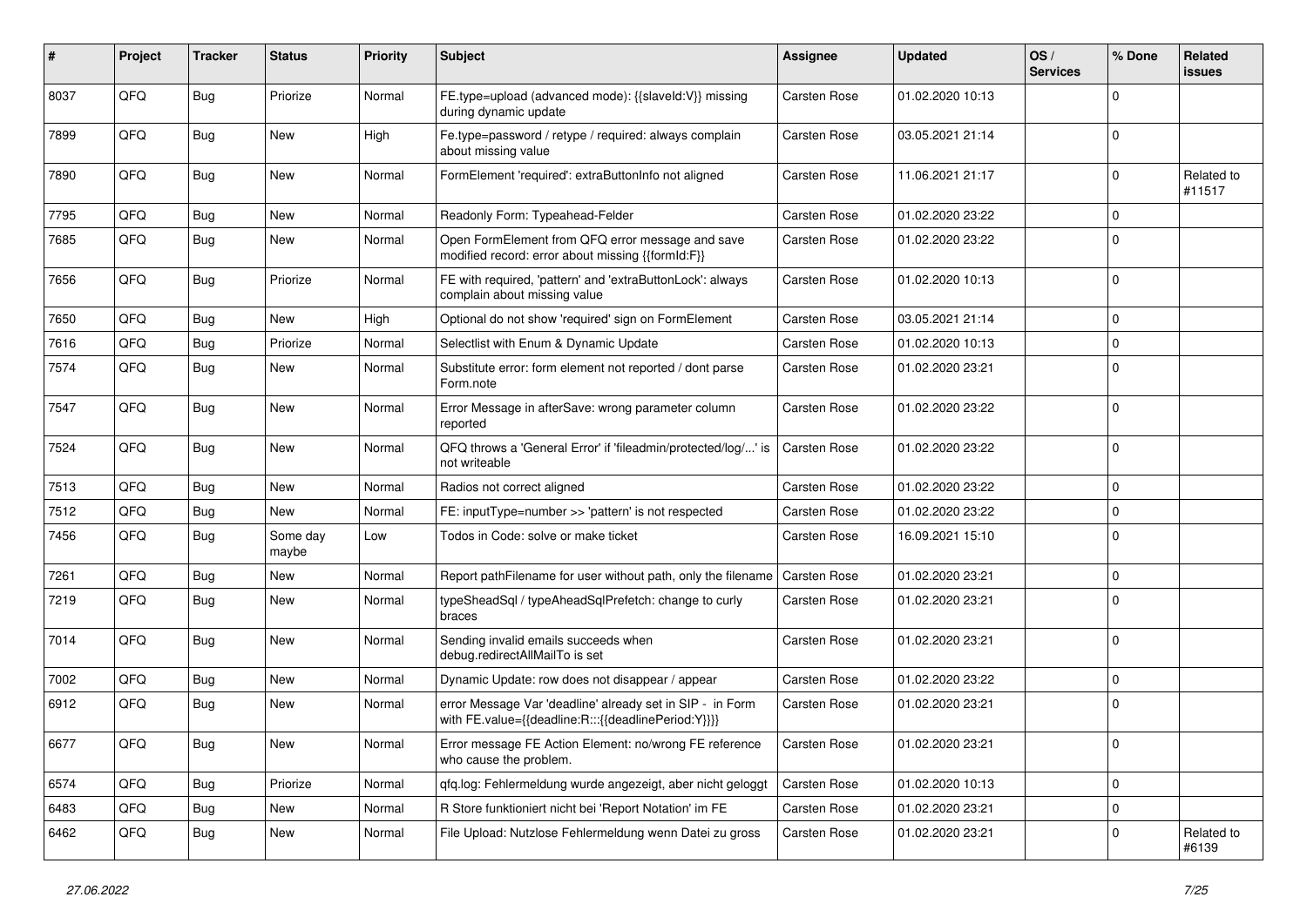| #    | Project | <b>Tracker</b> | <b>Status</b>     | <b>Priority</b> | <b>Subject</b>                                                                                                       | Assignee            | <b>Updated</b>   | OS/<br><b>Services</b> | % Done      | Related<br><b>issues</b>                       |
|------|---------|----------------|-------------------|-----------------|----------------------------------------------------------------------------------------------------------------------|---------------------|------------------|------------------------|-------------|------------------------------------------------|
| 6116 | QFQ     | <b>Bug</b>     | Priorize          | High            | value of checkbox not saved                                                                                          | Carsten Rose        | 07.12.2021 17:19 |                        | $\mathbf 0$ |                                                |
| 5991 | QFQ     | <b>Bug</b>     | Some day<br>maybe | Normal          | URLs with ' ' or long parameter are problematic                                                                      | Carsten Rose        | 01.02.2020 23:19 |                        | $\Omega$    |                                                |
| 5768 | QFQ     | Bug            | Some day<br>maybe | Normal          | '{{pageLanguage:T}}' missing if QFQ is called via api                                                                | Carsten Rose        | 01.02.2020 23:19 |                        | $\mathbf 0$ |                                                |
| 5706 | QFQ     | Bug            | Some day<br>maybe | Normal          | upload: fileDestination needs to be sanatized                                                                        | Carsten Rose        | 01.02.2020 23:19 |                        | $\mathbf 0$ |                                                |
| 5576 | QFQ     | Bug            | New               | Normal          | Using MySQL 'DROP' requires privilege - wich is not really<br>necessary.                                             | Carsten Rose        | 01.02.2020 23:21 |                        | $\mathbf 0$ |                                                |
| 5559 | QFQ     | Bug            | New               | Normal          | FE.type = Upload: 'accept' might contain variables                                                                   | Carsten Rose        | 11.05.2020 21:23 |                        | $\mathbf 0$ |                                                |
| 5557 | QFQ     | Bug            | Some day<br>maybe | Normal          | Form load: STORE_RECORD filled, but should be empty                                                                  | Carsten Rose        | 01.02.2020 23:19 |                        | $\mathbf 0$ |                                                |
| 5459 | QFQ     | <b>Bug</b>     | New               | High            | Multi DB: spread system tables between 'QFQ' and<br>'Data'-DB                                                        | Carsten Rose        | 03.05.2021 21:14 |                        | $\Omega$    | Related to<br>#4720                            |
| 5305 | QFQ     | Bug            | <b>New</b>        | Normal          | Upload FormElement: nicht disabled by readonly Form                                                                  | Carsten Rose        | 16.06.2021 13:43 |                        | $\Omega$    | Related to<br>#9347,<br>Related to<br>#9834    |
| 5221 | QFQ     | <b>Bug</b>     | New               | High            | Download Dialog: Bleibt stehen in FF wenn Datei<br>automatisch gespeichert wird.                                     | Carsten Rose        | 03.05.2021 21:14 |                        | $\mathbf 0$ |                                                |
| 5021 | QFQ     | <b>Bug</b>     | Some day<br>maybe | Normal          | FE.typ=extra - during save displays error 'datum2' already<br>filled in STORE_SIP - the value is stored nevertheless | Carsten Rose        | 01.02.2020 23:19 |                        | $\mathbf 0$ | Related to<br>#3875                            |
| 4771 | QFQ     | <b>Bug</b>     | Some day<br>maybe | Normal          | gfg: select-down-values empty after save (edit-form for<br>program administrators)                                   | Carsten Rose        | 01.02.2020 23:20 |                        | $\Omega$    | Related to<br>#4549, Has<br>duplicate<br>#4282 |
| 4756 | QFQ     | <b>Bug</b>     | <b>New</b>        | Normal          | Form dirty even nothing changes                                                                                      | Carsten Rose        | 11.12.2019 16:16 |                        | $\mathbf 0$ |                                                |
| 4659 | QFQ     | <b>Bug</b>     | Some day<br>maybe | Normal          | <b>infoButtonExtra</b>                                                                                               | Carsten Rose        | 01.02.2020 23:20 |                        | $\mathbf 0$ |                                                |
| 4651 | QFQ     | <b>Bug</b>     | Some day<br>maybe | Normal          | "Loading document" Modal wird angezeigt bei uzhcd type=2<br>Ansicht                                                  | Carsten Rose        | 01.02.2020 23:20 |                        | $\mathbf 0$ |                                                |
| 4583 | QFQ     | <b>Bug</b>     | Some day<br>maybe | Normal          | Dynamic Update bei TypeAhead Feldern                                                                                 | Carsten Rose        | 01.02.2020 23:19 |                        | $\mathbf 0$ |                                                |
| 4549 | QFQ     | <b>Bug</b>     | Some day<br>maybe | Normal          | TemplateGroups: FE.type SELECT loose selected value<br>after save                                                    | Carsten Rose        | 01.02.2020 23:20 |                        | $\mathbf 0$ | Related to<br>#4548.<br>Related to<br>#4771    |
| 4528 | QFQ     | <b>Bug</b>     | Some day<br>maybe | Normal          | extraButtonLock mit SQLAhead Bug                                                                                     | <b>Carsten Rose</b> | 01.02.2020 23:19 |                        | $\mathbf 0$ |                                                |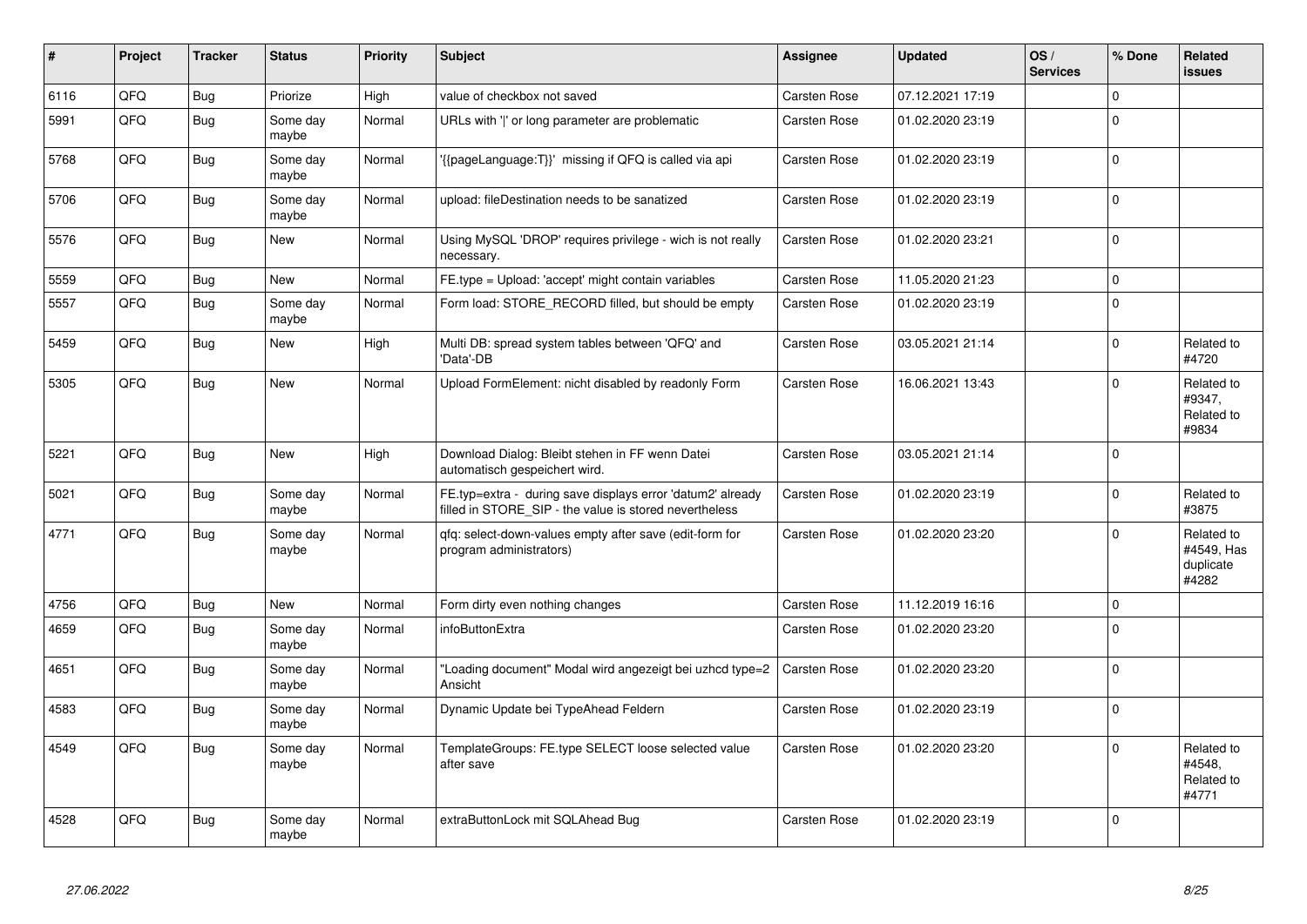| #     | Project | <b>Tracker</b> | <b>Status</b>     | <b>Priority</b> | <b>Subject</b>                                                                                                                | <b>Assignee</b>     | <b>Updated</b>   | OS/<br><b>Services</b> | % Done      | Related<br><b>issues</b> |
|-------|---------|----------------|-------------------|-----------------|-------------------------------------------------------------------------------------------------------------------------------|---------------------|------------------|------------------------|-------------|--------------------------|
| 4328  | QFQ     | <b>Bug</b>     | Some day<br>maybe | Normal          | Error Message: Show FE name/number on problems in FE                                                                          | Carsten Rose        | 01.02.2020 23:20 |                        | $\mathbf 0$ |                          |
| 4293  | QFQ     | Bug            | Some day<br>maybe | Normal          | Download broken if token 'd:' is missing - but no error<br>message                                                            | Carsten Rose        | 11.12.2019 16:03 |                        | $\mathbf 0$ | Related to<br>#7514      |
| 4279  | QFQ     | Bug            | Some day<br>maybe | High            | config.linkVars lost                                                                                                          | Carsten Rose        | 03.05.2021 21:14 |                        | $\mathbf 0$ |                          |
| 4092  | QFQ     | Bug            | Some day<br>maybe | Normal          | 1) Logging verbessern wann welches FE warum<br>ausgefuehrt wird, 2) Documentation: Best Practice Template<br>Group            | Carsten Rose        | 01.02.2020 23:19 |                        | $\pmb{0}$   | Related to<br>#3504      |
| 4008  | QFQ     | Bug            | Some day<br>maybe | Normal          | FormElemen.type=sendmail: wrong 'TO' if 'real<br>name <rea@mail.to>' is used</rea@mail.to>                                    | Carsten Rose        | 11.12.2019 16:03 |                        | $\pmb{0}$   |                          |
| 3895  | QFQ     | <b>Bug</b>     | Some day<br>maybe | Normal          | typeahead pedantic: on lehrkredit ldap webpass - if only one<br>person is in dropdown, such person can't be selected          | Carsten Rose        | 11.12.2019 16:03 |                        | $\mathbf 0$ |                          |
| 3882  | QFQ     | <b>Bug</b>     | Some day<br>maybe | Normal          | templateGroup: disable 'add' if limit is reached - funktioniert<br>nicht wenn bereits records existierten                     | Carsten Rose        | 11.12.2019 16:03 |                        | $\mathbf 0$ |                          |
| 3811  | QFQ     | <b>Bug</b>     | Some day<br>maybe | Normal          | Dynamic Update: extraButtonInfo - Text aktualisieren                                                                          | Carsten Rose        | 11.12.2019 16:03 |                        | $\mathbf 0$ | Related to<br>#11517     |
| 3782  | QFQ     | <b>Bug</b>     | Priorize          | Normal          | Bei fehlerhafter Eingabe (z.B. Datum) sollte das erwartete<br>Format angezeigt werden                                         | Carsten Rose        | 01.02.2020 10:13 |                        | $\mathbf 0$ |                          |
| 3750  | QFQ     | Bug            | Some day<br>maybe | Normal          | FE in a row: if one violates check, all are red                                                                               | Carsten Rose        | 11.12.2019 16:03 |                        | $\pmb{0}$   |                          |
| 3682  | QFQ     | <b>Bug</b>     | Some day<br>maybe | Normal          | Dynamic update: Radio buttons                                                                                                 | Carsten Rose        | 11.12.2019 16:02 |                        | $\mathbf 0$ |                          |
| 3588  | QFQ     | Bug            | Some day<br>maybe | Normal          | templateGroup: versteckte Elemente werden weiterhin<br>gespeichert.                                                           | Carsten Rose        | 11.12.2019 16:02 |                        | $\mathbf 0$ |                          |
| 3570  | QFQ     | <b>Bug</b>     | Some day<br>maybe | High            | Formular mit prmitnew permitEdit=Always wird nicht<br>aufgerufen (ist leer)                                                   | Carsten Rose        | 03.05.2021 21:14 |                        | $\mathbf 0$ |                          |
| 3547  | QFQ     | Bug            | New               | Normal          | FE of type 'note' causes writing of empty fields.                                                                             | Carsten Rose        | 01.02.2020 23:21 |                        | $\pmb{0}$   |                          |
| 3349  | QFQ     | <b>Bug</b>     | Some day<br>maybe | Normal          | config.qfq.ini: a) vertraegt keine '=' im Value (z.B. Passwort),<br>b) Values sollten in ticks einschliessbar sein (spaces, ) | Carsten Rose        | 11.12.2019 16:02 |                        | $\mathbf 0$ |                          |
| 3130  | QFQ     | Bug            | Some day<br>maybe | Normal          | Debug Info's nicht korrekt nach 'New > Save'.                                                                                 | Carsten Rose        | 11.12.2019 16:03 |                        | $\mathbf 0$ | Related to<br>#3253      |
| 3109  | QFQ     | Bug            | Some day<br>maybe | High            | RealUrl: Links werden nicht korrekt gerendert                                                                                 | <b>Carsten Rose</b> | 03.05.2021 21:14 |                        | $\mathbf 0$ |                          |
| 3061  | QFQ     | Bug            | Some day<br>maybe | High            | winstitute: mysql connection durcheinander - nmhp17<br>(ag7)/QFQ arbeitet mit DB/Tabellen von biostat.                        | Carsten Rose        | 03.05.2021 21:14 |                        | $\pmb{0}$   |                          |
| 2643  | QFQ     | <b>Bug</b>     | Some day<br>maybe | Normal          | Zend / PHP Webinars anschauen                                                                                                 | Carsten Rose        | 01.02.2020 15:56 |                        | $\pmb{0}$   |                          |
| 14371 | QFG     | Feature        | Priorize          | Normal          | LDAP via REPORT                                                                                                               | Carsten Rose        | 19.06.2022 16:37 |                        | $\pmb{0}$   |                          |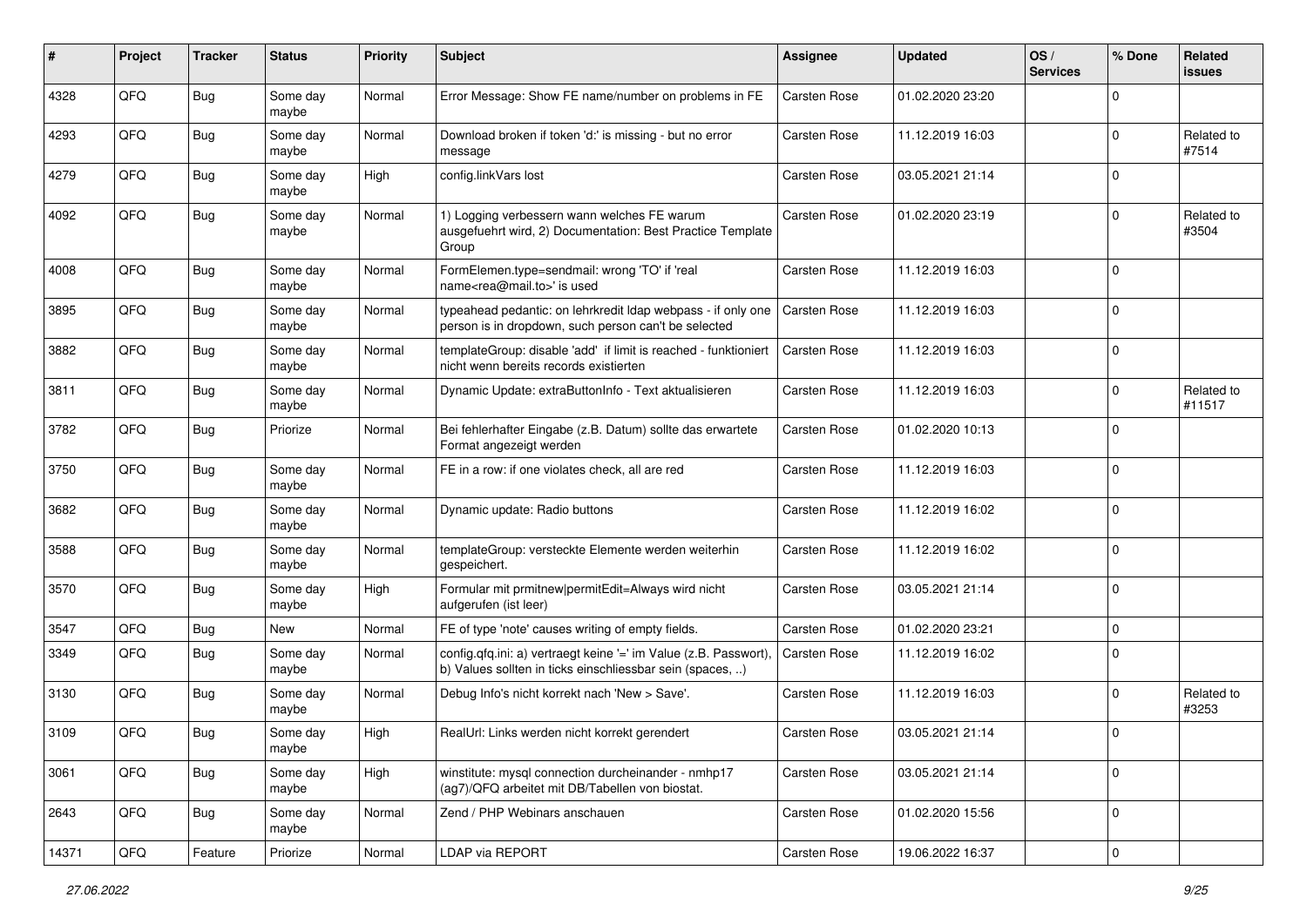| $\vert$ # | Project | <b>Tracker</b> | <b>Status</b>              | <b>Priority</b> | <b>Subject</b>                                                                                                                                     | Assignee     | <b>Updated</b>   | OS/<br><b>Services</b> | % Done      | Related<br><b>issues</b>                                               |
|-----------|---------|----------------|----------------------------|-----------------|----------------------------------------------------------------------------------------------------------------------------------------------------|--------------|------------------|------------------------|-------------|------------------------------------------------------------------------|
| 14290     | QFQ     | Feature        | Priorize                   | Normal          | FormEditor: Show Table Definition                                                                                                                  | Carsten Rose | 19.06.2022 16:37 |                        | $\mathbf 0$ |                                                                        |
| 14187     | QFQ     | Feature        | New                        | High            | gfg.log: show current URL                                                                                                                          | Carsten Rose | 28.05.2022 11:02 |                        | $\pmb{0}$   | Related to<br>#13933,<br>Related to<br>#12532,<br>Related to<br>#11893 |
| 14090     | QFQ     | Feature        | <b>New</b>                 | Normal          | Nützliche _script funktionen                                                                                                                       | Carsten Rose | 28.05.2022 11:03 |                        | $\mathbf 0$ |                                                                        |
| 13843     | QFQ     | Feature        | <b>New</b>                 | Normal          | Create JWT via QFQ                                                                                                                                 | Carsten Rose | 19.03.2022 17:42 |                        | $\pmb{0}$   |                                                                        |
| 13841     | QFQ     | Feature        | New                        | Normal          | Create PDF via iText - evaluate                                                                                                                    | Carsten Rose | 19.03.2022 17:42 |                        | $\pmb{0}$   |                                                                        |
| 13700     | QFQ     | Feature        | New                        | Normal          | Redesign qfq.io Seite                                                                                                                              | Carsten Rose | 19.03.2022 17:43 |                        | $\pmb{0}$   |                                                                        |
| 13566     | QFQ     | Feature        | Ready to sync<br>(develop) | Normal          | Delete config-example.qfq.php file                                                                                                                 | Carsten Rose | 23.12.2021 09:25 |                        | $\pmb{0}$   |                                                                        |
| 13467     | QFQ     | Feature        | New                        | Normal          | ChangeLog Generator                                                                                                                                | Carsten Rose | 19.03.2022 17:46 |                        | $\pmb{0}$   | Related to<br>#11460                                                   |
| 13354     | QFQ     | Feature        | New                        | Normal          | Using Websocket in QFQ                                                                                                                             | Carsten Rose | 10.11.2021 15:47 |                        | 0           |                                                                        |
| 13330     | QFQ     | Feature        | In Progress                | Normal          | Multi Form: Upload                                                                                                                                 | Carsten Rose | 07.11.2021 12:40 |                        | 50          | Related to<br>#9706                                                    |
| 12679     | QFQ     | Feature        | <b>New</b>                 | Normal          | tablesorter: custom column width                                                                                                                   | Carsten Rose | 16.06.2021 11:10 |                        | $\pmb{0}$   |                                                                        |
| 12664     | QFQ     | Feature        | New                        | Normal          | TinyMCE: report/remove malicous HTML/JS Code                                                                                                       | Carsten Rose | 19.03.2022 17:47 |                        | $\pmb{0}$   | Related to<br>#14320                                                   |
| 12632     | QFQ     | Feature        | New                        | Normal          | TinyMCE: Prepare CSS classes for images                                                                                                            | Carsten Rose | 04.06.2021 14:35 |                        | 100         | Blocked by<br>#12186                                                   |
| 12611     | QFQ     | Feature        | Some day<br>maybe          | Normal          | Refactoring: Bootstrap with Lazy Loading                                                                                                           | Carsten Rose | 08.06.2022 10:37 |                        | $\mathbf 0$ | Related to<br>#12490,<br>Related to<br>#10013,<br>Related to<br>#7732  |
| 12603     | QFQ     | Feature        | New                        | Normal          | Dropdown (Select), Radio, checkbox:<br>itemListAlways={{!SELECT key, value}}                                                                       | Carsten Rose | 19.03.2022 17:47 |                        | 0           |                                                                        |
| 12584     | QFQ     | Feature        | Feedback                   | Normal          | T3 v10 migration script: replace alias-patterns (v11)                                                                                              | Carsten Rose | 28.05.2022 11:12 |                        | 100         |                                                                        |
| 12544     | QFQ     | Feature        | New                        | High            | a) ' AS link' new also as ' AS format', b) sortierung via   Carsten Rose<br>'display: none;', c) '_format' benoeitgt nicht zwingend<br>u/U/p/m/z/d |              | 14.12.2021 16:03 |                        | $\mathbf 0$ |                                                                        |
| 12532     | QFQ     | Feature        | New                        | High            | SIP-Parameter bei Seitenaufruf in Browser-Console<br>anzeigen                                                                                      | Carsten Rose | 07.12.2021 17:19 |                        | $\mathbf 0$ | Related to<br>#11893,<br>Related to<br>#14187                          |
| 12504     | QFQ     | Feature        | Priorize                   | Normal          | sql.log: report fe.id                                                                                                                              | Carsten Rose | 05.05.2021 22:09 |                        | $\mathsf 0$ |                                                                        |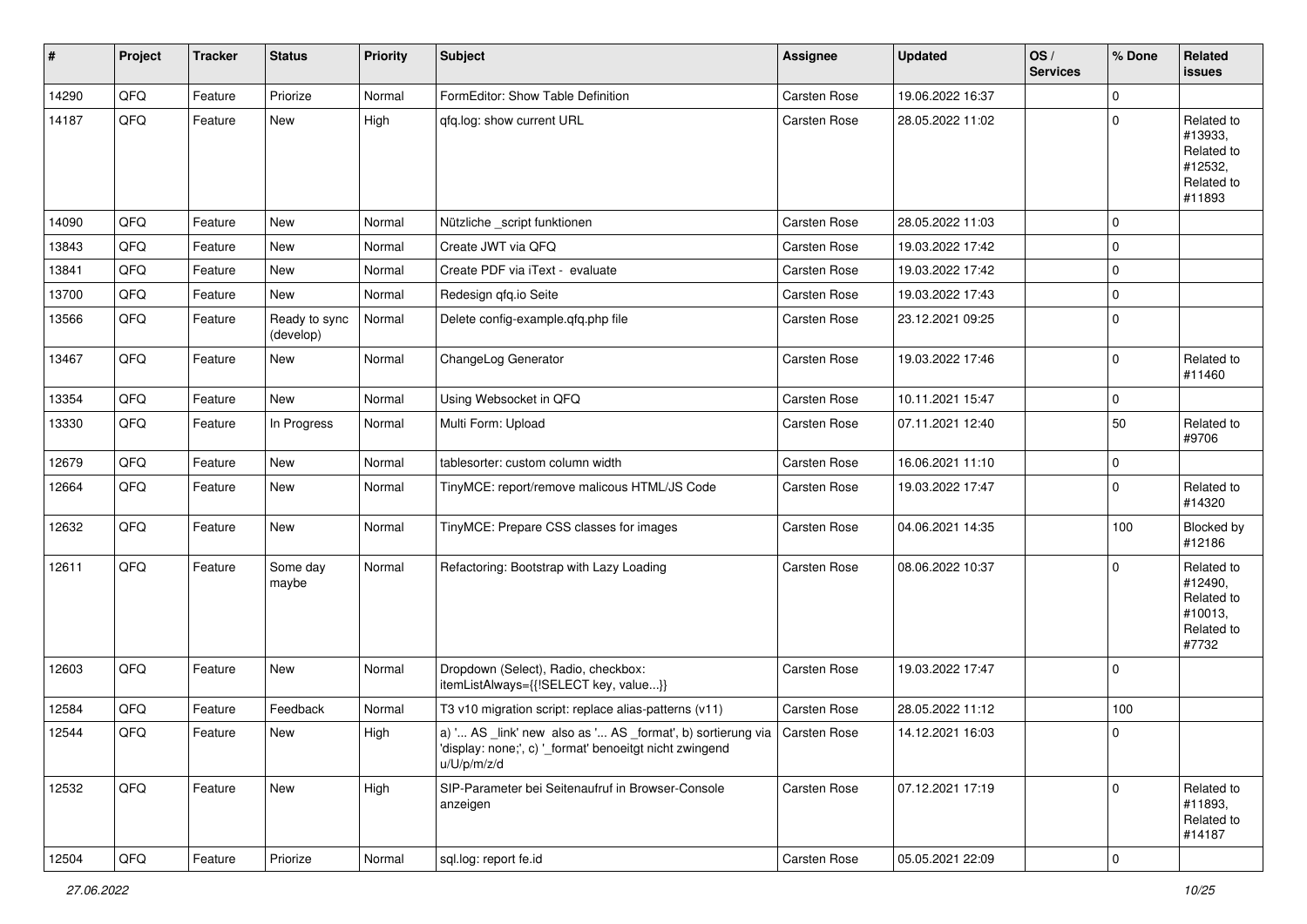| #     | Project | <b>Tracker</b> | <b>Status</b>     | <b>Priority</b> | <b>Subject</b>                                                                                                      | <b>Assignee</b>     | <b>Updated</b>   | OS/<br><b>Services</b> | % Done      | <b>Related</b><br><b>issues</b>                                        |
|-------|---------|----------------|-------------------|-----------------|---------------------------------------------------------------------------------------------------------------------|---------------------|------------------|------------------------|-------------|------------------------------------------------------------------------|
| 12503 | QFQ     | Feature        | Priorize          | Normal          | Detect dangerous UPDATE statement with missing WHERE                                                                | Carsten Rose        | 05.05.2021 22:09 |                        | 0           |                                                                        |
| 12480 | QFQ     | Feature        | New               | Normal          | If QFQ upgrade is running, block further request                                                                    | Carsten Rose        | 03.05.2021 20:45 |                        | $\pmb{0}$   |                                                                        |
| 12477 | QFQ     | Feature        | New               | Normal          | Support for refactoring: Form, FormElement, diverse<br>Tabellen/Spalten, tt-content Records                         | Carsten Rose        | 03.05.2021 20:45 |                        | $\mathbf 0$ |                                                                        |
| 12474 | QFQ     | Feature        | <b>New</b>        | Normal          | Check BaseConfigURL if it is given and the the last char is '/'                                                     | Carsten Rose        | 03.05.2021 20:45 |                        | 0           |                                                                        |
| 12465 | QFQ     | Feature        | New               | Normal          | QFQ Function: use in FE to fill StoreRecord                                                                         | Carsten Rose        | 05.05.2021 21:58 |                        | $\pmb{0}$   |                                                                        |
| 12452 | QFQ     | Feature        | Priorize          | Normal          | BaseURL: alsways with '/' at the end                                                                                | Carsten Rose        | 19.06.2022 13:45 |                        | $\mathbf 0$ | Related to<br>#10782                                                   |
| 12440 | QFQ     | Feature        | In Progress       | Normal          | Typo3 V10 upgrade (durchfuehren und testen)                                                                         | Carsten Rose        | 21.03.2022 09:53 |                        | 50          | Related to<br>#12357,<br>Related to<br>#12067.<br>Related to<br>#10661 |
| 12439 | QFQ     | Feature        | In Progress       | Normal          | TinyMCE Paste from Word & Character Count/Limit                                                                     | Carsten Rose        | 05.05.2021 22:15 |                        | $\mathbf 0$ |                                                                        |
| 12413 | QFQ     | Feature        | New               | Normal          | STORE_TYPO3: enhance for {{be_users.email:T}},<br>{{fe users.email:T}}                                              | <b>Carsten Rose</b> | 03.05.2021 20:45 |                        | $\Omega$    | Related to<br>#12412,<br>Related to<br>#10012                          |
| 12412 | QFQ     | Feature        | New               | Normal          | Action/Escape qualifier 'e' (empty), '0': if given, an empty<br>string (or '0') will be treated as 'not found'      | <b>Carsten Rose</b> | 08.05.2021 09:40 |                        | $\Omega$    | Related to<br>#12413,<br>Related to<br>#10012                          |
| 12400 | QFQ     | Feature        | <b>New</b>        | Normal          | Tutorial ist in QFQ Doku, Wird in der Suche gefunden, es<br>gibt aber kein Menupunkt - Inhalt ueberpruefen          | Carsten Rose        | 03.05.2021 20:45 |                        | $\mathbf 0$ |                                                                        |
| 12337 | QFQ     | Feature        | Some day<br>maybe | Normal          | Database.php: better caching                                                                                        | Carsten Rose        | 16.09.2021 15:10 |                        | $\pmb{0}$   |                                                                        |
| 12330 | QFQ     | Feature        | New               | Normal          | Copy to input field / text area / TinyMCE                                                                           | Carsten Rose        | 07.04.2021 09:01 |                        | 0           |                                                                        |
| 12315 | QFQ     | Feature        | Some day<br>maybe | Normal          | Form History (Diffs) / Backups                                                                                      | Carsten Rose        | 16.09.2021 15:10 |                        | $\mathbf 0$ |                                                                        |
| 12269 | QFQ     | Feature        | New               | Normal          | 2FA - Login                                                                                                         | Carsten Rose        | 03.05.2021 20:45 |                        | $\pmb{0}$   |                                                                        |
| 12186 | QFQ     | Feature        | New               | High            | TinyMCE Config für Objekte                                                                                          | <b>Carsten Rose</b> | 07.12.2021 17:19 |                        | $\mathbf 0$ | <b>Blocks</b><br>#12632                                                |
| 12163 | QFG     | Feature        | New               | Normal          | Checkbox: table wrap                                                                                                | Carsten Rose        | 03.05.2021 20:51 |                        | 0           |                                                                        |
| 12162 | QFQ     | Feature        | New               | Normal          | FE.type=sendmail: personalized mailing (several mails) via<br>template                                              | Carsten Rose        | 03.05.2021 20:45 |                        | $\Omega$    |                                                                        |
| 12146 | QFQ     | Feature        | New               | Normal          | Autocron Job: Anzeigen wann der naechste Job ausgefuehrt   Carsten Rose<br>wird, resp das er nicht ausgefuehrt wird |                     | 15.03.2021 15:23 |                        | $\mathbf 0$ |                                                                        |
| 12119 | QFQ     | Feature        | New               | Normal          | AS paged: error message missing if there ist no 'r' argument.   Carsten Rose                                        |                     | 03.05.2021 20:51 |                        | $\mathsf 0$ |                                                                        |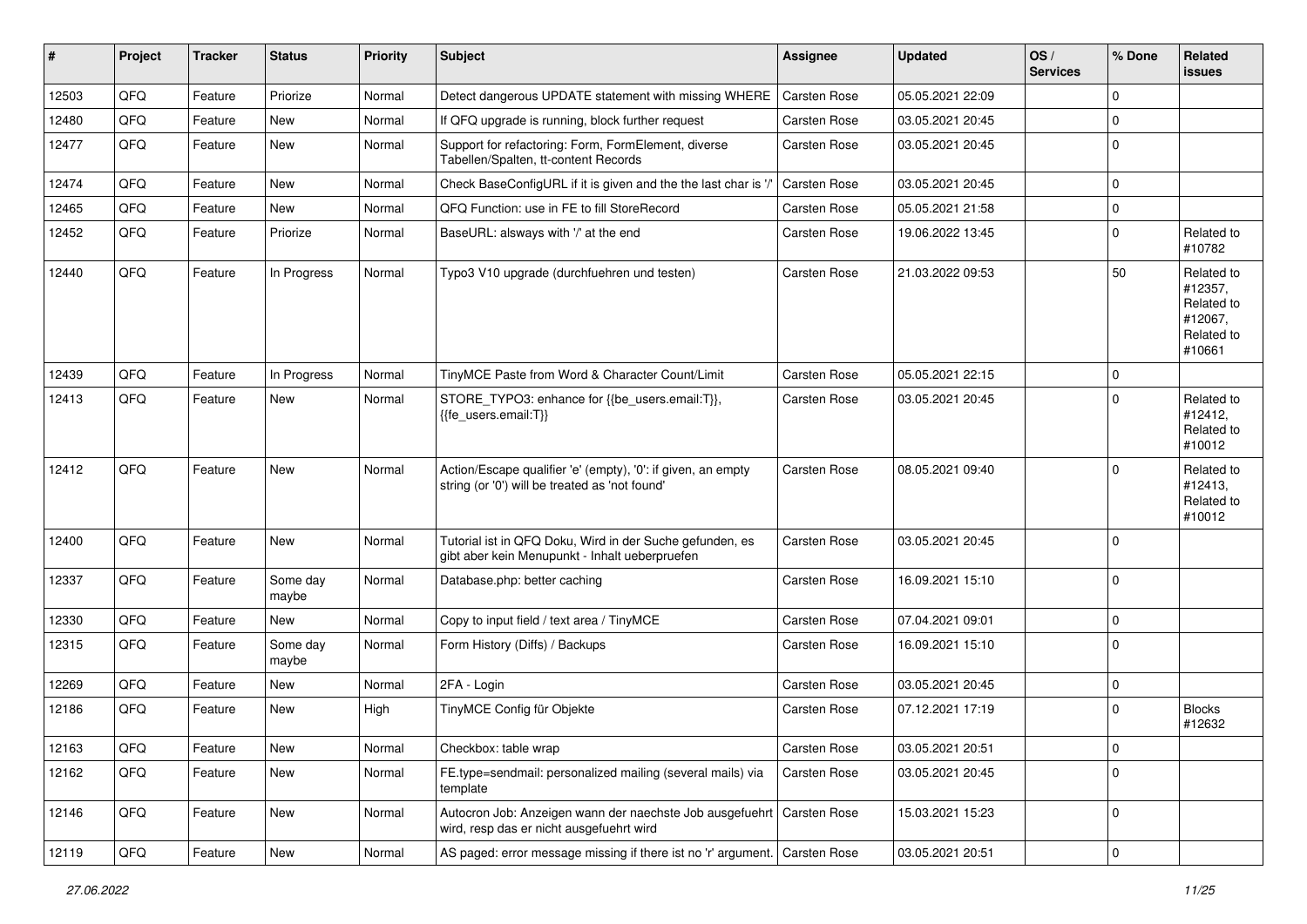| #     | Project | <b>Tracker</b> | <b>Status</b>     | <b>Priority</b> | <b>Subject</b>                                                                                       | <b>Assignee</b>                                        | <b>Updated</b>   | OS/<br><b>Services</b> | % Done      | Related<br>issues                             |                      |
|-------|---------|----------------|-------------------|-----------------|------------------------------------------------------------------------------------------------------|--------------------------------------------------------|------------------|------------------------|-------------|-----------------------------------------------|----------------------|
| 12109 | QFQ     | Feature        | New               | Normal          | Donwload Link: Plain, SIP, Persistent Link, Peristent SIP -<br>new notation                          | Carsten Rose                                           | 03.05.2021 20:45 |                        | $\mathbf 0$ | Related to<br>#12085                          |                      |
| 12024 | QFQ     | Feature        | New               | Normal          | Excel Export: text columns by default decode<br>htmlspeciachar()                                     | Carsten Rose                                           | 17.02.2021 23:55 |                        | $\mathbf 0$ | Related to<br>#12022                          |                      |
| 12023 | QFQ     | Feature        | New               | Normal          | MySQL Stored Precdure: QDECODESPECIALCHAR()                                                          | Carsten Rose                                           | 16.02.2021 11:16 |                        | $\pmb{0}$   | Related to<br>#12022                          |                      |
| 11980 | QFQ     | Feature        | In Progress       | Normal          | protected verzeichnis MUSS geschützt werden                                                          | Carsten Rose                                           | 07.09.2021 13:30 |                        | $\mathbf 0$ |                                               |                      |
| 11955 | QFQ     | Feature        | New               | Normal          | subrecord: new title option to set <th> attributes - e.g. to<br/>customize tablesorter options.</th> | attributes - e.g. to<br>customize tablesorter options. | Carsten Rose     | 03.05.2021 20:47       |             | $\mathbf 0$                                   | Related to<br>#11775 |
| 11893 | QFQ     | Feature        | New               | High            | Broken SIP: a) only report one time, b) only report in main<br>column                                | Carsten Rose                                           | 12.05.2021 12:13 |                        | $\mathbf 0$ | Related to<br>#12532,<br>Related to<br>#14187 |                      |
| 11775 | QFQ     | Feature        | <b>New</b>        | Normal          | Subrecord Tooltip pro Feld                                                                           | Carsten Rose                                           | 18.12.2020 15:22 |                        | $\mathbf 0$ | Related to<br>#11955                          |                      |
| 11747 | QFQ     | Feature        | New               | Normal          | Maintenance Page with Redirect                                                                       | Carsten Rose                                           | 03.05.2021 20:47 |                        | $\pmb{0}$   | Related to<br>#11741                          |                      |
| 11702 | QFQ     | Feature        | New               | Normal          | HTML Special Char makes no sense for 'allbut' if '&' is<br>forbidden                                 | Carsten Rose                                           | 07.12.2021 16:35 |                        | $\mathbf 0$ | Related to<br>#5112.<br>Related to<br>#14320  |                      |
| 11523 | QFQ     | Feature        | New               | Normal          | Mit dynamic Update erkennen, ob Upload gemacht wurde                                                 | Carsten Rose                                           | 13.11.2020 15:07 |                        | $\mathbf 0$ | Related to<br>#9533                           |                      |
| 11516 | QFQ     | Feature        | New               | Normal          | Multi Page Form (Previous/Next Buttons)                                                              | Carsten Rose                                           | 16.03.2021 17:52 |                        | $\mathbf 0$ |                                               |                      |
| 11504 | QFQ     | Feature        | New               | Normal          | Dynamic Update: Button text update for 'Save',' Close' &<br>'Delete'                                 | <b>Carsten Rose</b>                                    | 12.11.2020 23:44 |                        | $\mathbf 0$ |                                               |                      |
| 11460 | QFQ     | Feature        | New               | Normal          | Easier creation of changelog: gitchangelog                                                           | Carsten Rose                                           | 12.06.2021 10:20 |                        | $\mathbf 0$ | Related to<br>#13467                          |                      |
| 11323 | QFQ     | Feature        | Some day<br>maybe | Normal          | Report Frontend Editor Modal + Codemirror                                                            | Carsten Rose                                           | 16.09.2021 15:10 |                        | $\mathbf 0$ | Related to<br>#11036                          |                      |
| 11322 | QFQ     | Feature        | Some day<br>maybe | Normal          | Form Element JSON - (multiline parameter field)                                                      | Carsten Rose                                           | 16.09.2021 15:10 |                        | $\pmb{0}$   |                                               |                      |
| 11320 | QFQ     | Feature        | Priorize          | Normal          | Typo3 Version 10 support                                                                             | Carsten Rose                                           | 05.05.2021 22:09 |                        | $\mathbf 0$ |                                               |                      |
| 11217 | QFG     | Feature        | Some day<br>maybe | Normal          | <b>Extend Script Functionality</b>                                                                   | Carsten Rose                                           | 16.09.2021 15:10 |                        | 0           |                                               |                      |
| 11080 | QFQ     | Feature        | New               | Normal          | Send MQTT messages                                                                                   | Carsten Rose                                           | 29.08.2020 19:49 |                        | $\pmb{0}$   |                                               |                      |
| 11076 | QFQ     | Feature        | In Progress       | Normal          | SELECT  AS_websocket                                                                                 | Carsten Rose                                           | 30.08.2020 17:49 |                        | $\mathsf 0$ |                                               |                      |
| 11036 | QFQ     | Feature        | Some day<br>maybe | Normal          | inline report editor permissions                                                                     | Carsten Rose                                           | 16.09.2021 15:09 |                        | 0           | Related to<br>#11323                          |                      |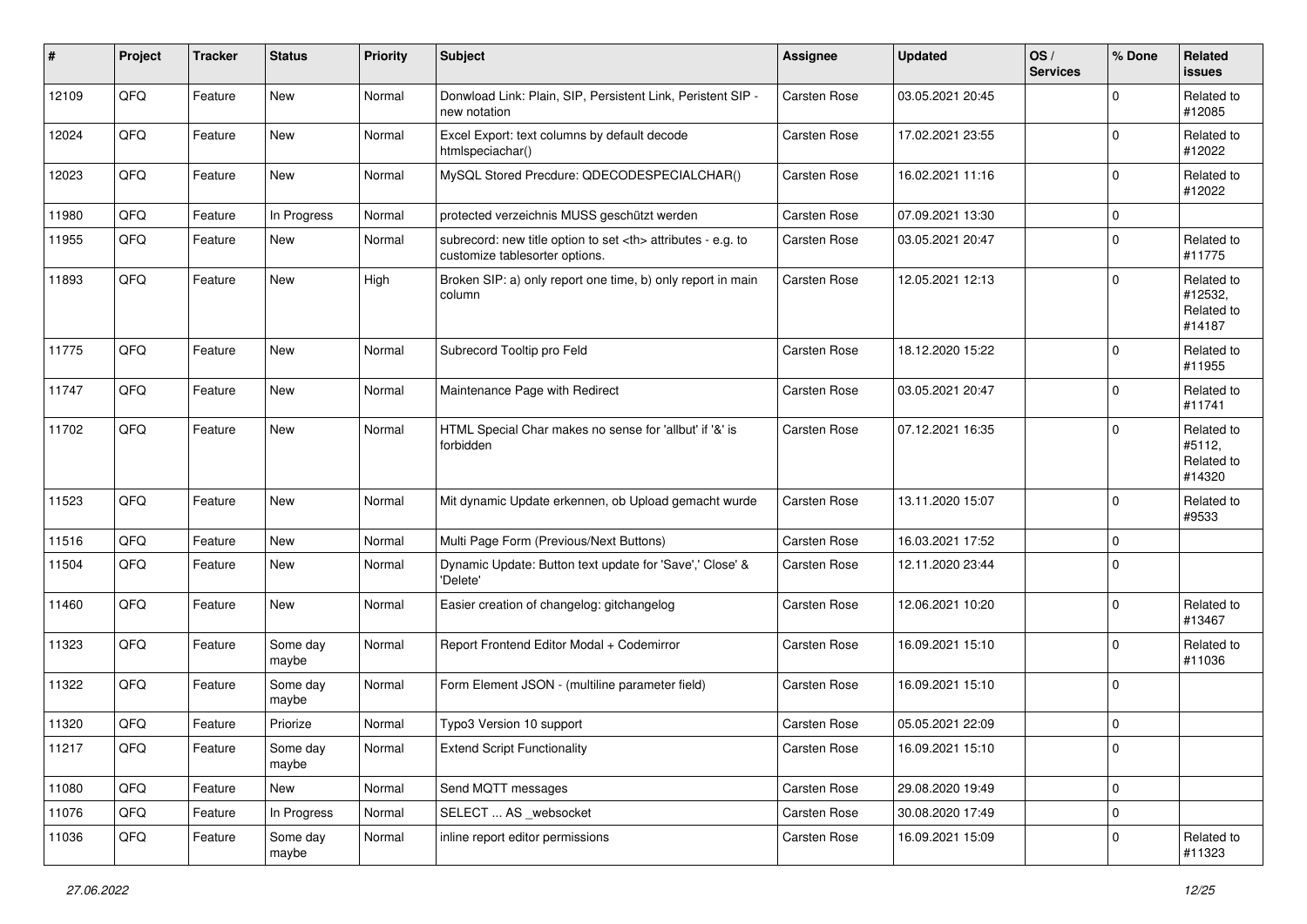| #     | Project | <b>Tracker</b> | <b>Status</b>     | <b>Priority</b> | <b>Subject</b>                                                                           | <b>Assignee</b> | <b>Updated</b>   | OS/<br><b>Services</b> | % Done      | Related<br><b>issues</b>                                               |
|-------|---------|----------------|-------------------|-----------------|------------------------------------------------------------------------------------------|-----------------|------------------|------------------------|-------------|------------------------------------------------------------------------|
| 10996 | QFQ     | Feature        | New               | Normal          | Download video via sip: no seek                                                          | Carsten Rose    | 12.08.2020 14:18 |                        | $\mathbf 0$ |                                                                        |
| 10979 | QFQ     | Feature        | <b>New</b>        | Normal          | Ajax Calls an API - dataReport                                                           | Carsten Rose    | 11.05.2022 12:15 |                        | $\mathbf 0$ |                                                                        |
| 10976 | QFQ     | Feature        | New               | Normal          | Excel Export Verbesserungen                                                              | Carsten Rose    | 06.08.2020 10:56 |                        | $\pmb{0}$   |                                                                        |
| 10819 | QFQ     | Feature        | New               | Normal          | Persistent SIP - second try                                                              | Carsten Rose    | 29.06.2020 23:02 |                        | $\mathbf 0$ | Related to<br>#6261                                                    |
| 10793 | QFQ     | Feature        | In Progress       | Normal          | Update NPM Packages                                                                      | Carsten Rose    | 07.09.2021 13:25 |                        | $30\,$      |                                                                        |
| 10745 | QFQ     | Feature        | Some day<br>maybe | Normal          | <b>Tablesorter Excel Export</b>                                                          | Carsten Rose    | 16.09.2021 15:09 |                        | $\mathbf 0$ |                                                                        |
| 10716 | QFQ     | Feature        | Some day<br>maybe | Normal          | Business Logic mit Externen Skripten                                                     | Carsten Rose    | 16.09.2021 15:10 |                        | $\mathbf 0$ | Related to<br>#10713,<br>Related to<br>#8217                           |
| 10714 | QFQ     | Feature        | <b>New</b>        | Normal          | multi Table Form                                                                         | Carsten Rose    | 16.03.2021 18:44 |                        | $\mathbf 0$ |                                                                        |
| 10593 | QFQ     | Feature        | New               | Normal          | label2: text behind input element                                                        | Carsten Rose    | 16.05.2020 10:57 |                        | $\mathbf 0$ |                                                                        |
| 10443 | QFQ     | Feature        | In Progress       | Normal          | Konzept api / live                                                                       | Carsten Rose    | 07.05.2020 09:39 |                        | $\mathbf 0$ |                                                                        |
| 10119 | QFQ     | Feature        | New               | Normal          | Dropdown (selectlist) & Type Ahead: format and catagorize<br>list                        | Carsten Rose    | 07.05.2020 09:36 |                        | $\mathbf 0$ |                                                                        |
| 10116 | QFQ     | Feature        | Some day<br>maybe | Normal          | TypeAhead: Tag - show inside 'input' element                                             | Carsten Rose    | 16.09.2021 15:09 |                        | $\mathbf 0$ |                                                                        |
| 10115 | QFQ     | Feature        | New               | Normal          | TypeAhead: static list                                                                   | Carsten Rose    | 26.02.2020 16:42 |                        | 100         |                                                                        |
| 10095 | QFQ     | Feature        | Some day<br>maybe | Normal          | Generic Gitlab Integration into QFQ                                                      | Carsten Rose    | 16.09.2021 15:10 |                        | $\Omega$    |                                                                        |
| 10080 | QFQ     | Feature        | New               | Normal          | Popup on 'save' / 'close': configure dialog (answer<br>yes/no/cancle/)                   | Carsten Rose    | 28.03.2021 20:52 |                        | $\mathbf 0$ | Is duplicate<br>of #12262                                              |
| 10015 | QFQ     | Feature        | Priorize          | Normal          | Monospace in Textarea                                                                    | Carsten Rose    | 03.02.2020 13:40 |                        | $\pmb{0}$   |                                                                        |
| 10014 | QFQ     | Feature        | New               | Normal          | Manual.rst: describe behaviour and process order of<br>fillStoreVar, slaveId, sqlBefore, | Carsten Rose    | 01.02.2020 22:31 |                        | $\mathbf 0$ |                                                                        |
| 10013 | QFQ     | Feature        | Some day<br>maybe | Normal          | FE.typ=editor: CodeMirror                                                                | Carsten Rose    | 08.06.2022 10:37 |                        | $\Omega$    | Related to<br>#12611,<br>Related to<br>#12490,<br>Related to<br>#7732  |
| 10012 | QFQ     | Feature        | Priorize          | Normal          | redirectAllMailTo: {{beEmail:T}}                                                         | Carsten Rose    | 08.05.2021 09:54 |                        | $\Omega$    | Related to<br>#12412,<br>Related to<br>#12413,<br>Related to<br>#10011 |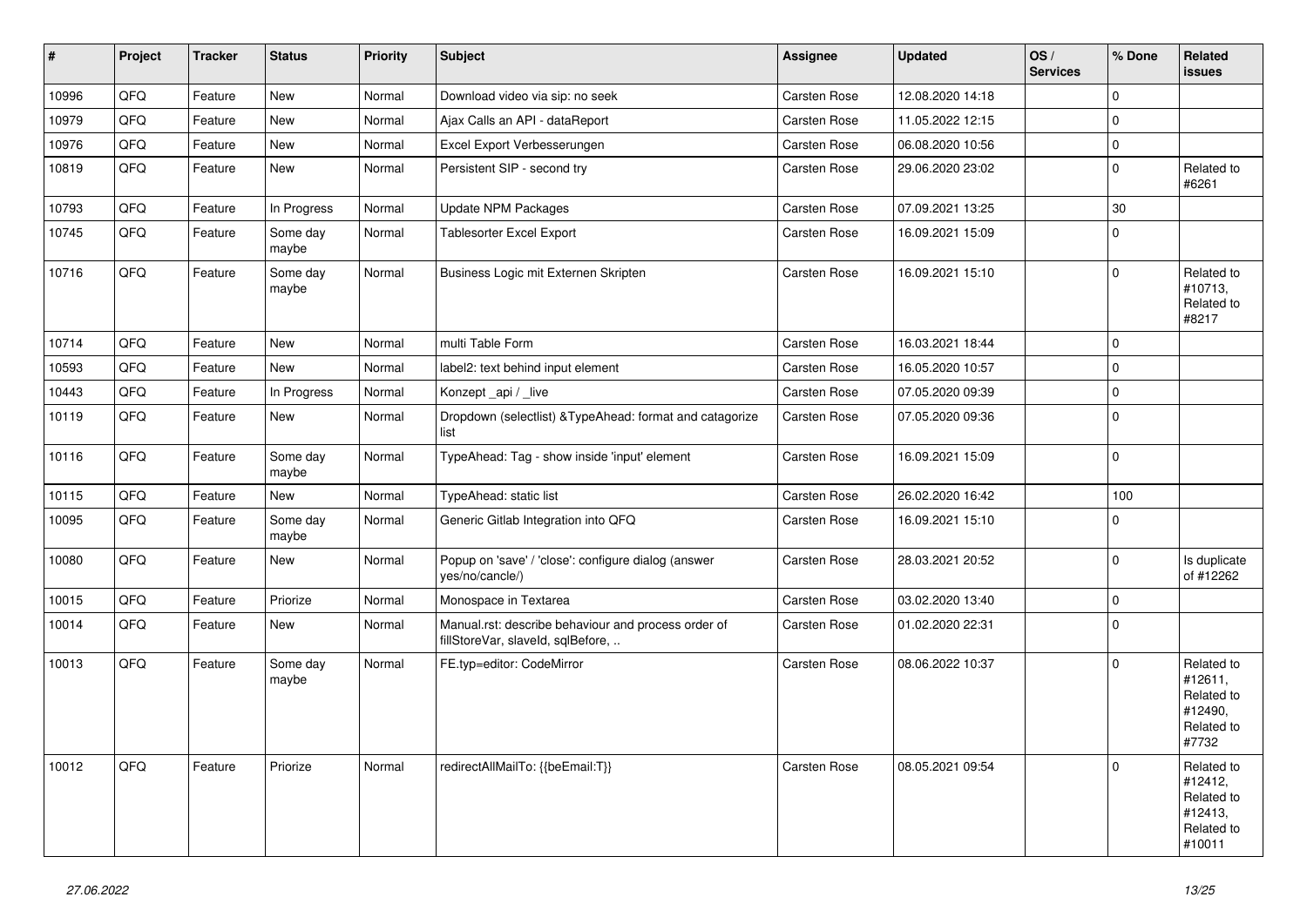| #     | Project | <b>Tracker</b> | <b>Status</b>     | <b>Priority</b> | Subject                                                                                                                               | <b>Assignee</b>     | <b>Updated</b>   | OS/<br><b>Services</b> | % Done      | Related<br><b>issues</b>                                             |
|-------|---------|----------------|-------------------|-----------------|---------------------------------------------------------------------------------------------------------------------------------------|---------------------|------------------|------------------------|-------------|----------------------------------------------------------------------|
| 10011 | QFQ     | Feature        | Priorize          | Normal          | Offer new STORE TYPO3 Variable 'beUser', 'beEmail'                                                                                    | Carsten Rose        | 08.05.2021 09:51 |                        | $\Omega$    | Related to<br>#10012,<br>Related to<br>#12511                        |
| 10005 | QFQ     | Feature        | Priorize          | Normal          | Report / special column name:  AS _calendar                                                                                           | Carsten Rose        | 03.06.2020 17:28 |                        | $\mathbf 0$ |                                                                      |
| 9983  | QFQ     | Feature        | New               | Normal          | Report Notation: new keyword 'range'                                                                                                  | <b>Carsten Rose</b> | 01.02.2020 15:55 |                        | $\Omega$    |                                                                      |
| 9968  | QFQ     | Feature        | Priorize          | Normal          | Tooltip in Links for Developer                                                                                                        | Carsten Rose        | 01.02.2020 23:17 |                        | 0           |                                                                      |
| 9928  | QFQ     | Feature        | Priorize          | Normal          | SpecialColumnName: a) Deprecated: ' AS "_+tag " ', b)<br>New: ' AS "_ <tag1><tag2>"</tag2></tag1>                                     | Carsten Rose        | 01.02.2020 23:17 |                        | $\Omega$    | Related to<br>#9929                                                  |
| 9927  | QFQ     | Feature        | <b>New</b>        | Normal          | QFQ Update: a) Update nur machen wenn BE User<br>eingeloggt ist., b) Bei Fehler genaue Meldung welcher<br>Updateschritt Probleme hat. | Carsten Rose        | 22.01.2020 12:59 |                        | $\mathbf 0$ |                                                                      |
| 9900  | QFQ     | Feature        | Priorize          | Normal          | Generic API Call: tt-content record >> JSON                                                                                           | Carsten Rose        | 01.02.2020 10:13 |                        | $\mathbf 0$ |                                                                      |
| 9811  | QFQ     | Feature        | New               | Normal          | Report: tag every n'th row                                                                                                            | Carsten Rose        | 01.02.2020 23:22 |                        | $\Omega$    |                                                                      |
| 9781  | QFQ     | Feature        | <b>New</b>        | Normal          | Button: CSS class to make buttons smaller                                                                                             | Carsten Rose        | 01.02.2020 23:22 |                        | $\mathbf 0$ |                                                                      |
| 9777  | QFQ     | Feature        | New               | Normal          | Logging QFQ Variables                                                                                                                 | Carsten Rose        | 16.12.2019 17:17 |                        | $\mathbf 0$ |                                                                      |
| 9707  | QFQ     | Feature        | New               | Normal          | SIP security: encode pageld and check pageld on decode                                                                                | <b>Carsten Rose</b> | 01.02.2020 23:22 |                        | $\mathbf 0$ |                                                                      |
| 9706  | QFQ     | Feature        | New               | Normal          | Multi File Upload (hidden template group)                                                                                             | Carsten Rose        | 01.02.2020 23:22 |                        | $\Omega$    | Related to<br>#7521,<br>Related to<br>#5562,<br>Related to<br>#13330 |
| 9704  | QFQ     | Feature        | Some day<br>maybe | Normal          | Thumbnails Generieren beim Splitten von PDF Files                                                                                     | <b>Carsten Rose</b> | 11.12.2019 16:01 |                        | $\Omega$    |                                                                      |
| 9668  | QFQ     | Feature        | Priorize          | Normal          | Form.mode: rename 'hidden' to 'hide'                                                                                                  | <b>Carsten Rose</b> | 05.05.2021 22:14 |                        | $\Omega$    | Related to<br>#6437                                                  |
| 9602  | QFQ     | Feature        | New               | Normal          | Form definition as JSON                                                                                                               | Carsten Rose        | 01.02.2020 23:21 |                        | $\mathbf 0$ | Related to<br>#9600                                                  |
| 9579  | QFQ     | Feature        | Some day<br>maybe | Normal          | Multiform with Process Row                                                                                                            | Carsten Rose        | 11.12.2019 16:01 |                        | $\Omega$    |                                                                      |
| 9537  | QFQ     | Feature        | New               | Normal          | FormEditor: Edit fieldset in FrontEnd                                                                                                 | Carsten Rose        | 01.02.2020 23:22 |                        | $\mathbf 0$ |                                                                      |
| 9517  | QFQ     | Feature        | In Progress       | High            | Input multiple tags with typeahead                                                                                                    | Carsten Rose        | 03.05.2021 21:14 |                        | 40          | Related to<br>#10150                                                 |
| 9394  | QFQ     | Feature        | Priorize          | Normal          | REST: allow for non numerical ids in get requests                                                                                     | Carsten Rose        | 05.05.2021 22:10 |                        | $\mathbf 0$ |                                                                      |
| 9352  | QFQ     | Feature        | New               | Normal          | FE 'Native' fire slaveld, sqlAfter, sqlIns                                                                                            | Carsten Rose        | 01.02.2020 23:22 |                        | $\pmb{0}$   |                                                                      |
| 9348  | QFQ     | Feature        | New               | Normal          | defaultThumbnailSize: pre render thumbnails                                                                                           | Carsten Rose        | 12.06.2021 09:05 |                        | 0           |                                                                      |
| 9346  | QFQ     | Feature        | Priorize          | Normal          | beforeSave: check if an upload is given                                                                                               | Carsten Rose        | 11.06.2021 21:18 |                        | $\pmb{0}$   |                                                                      |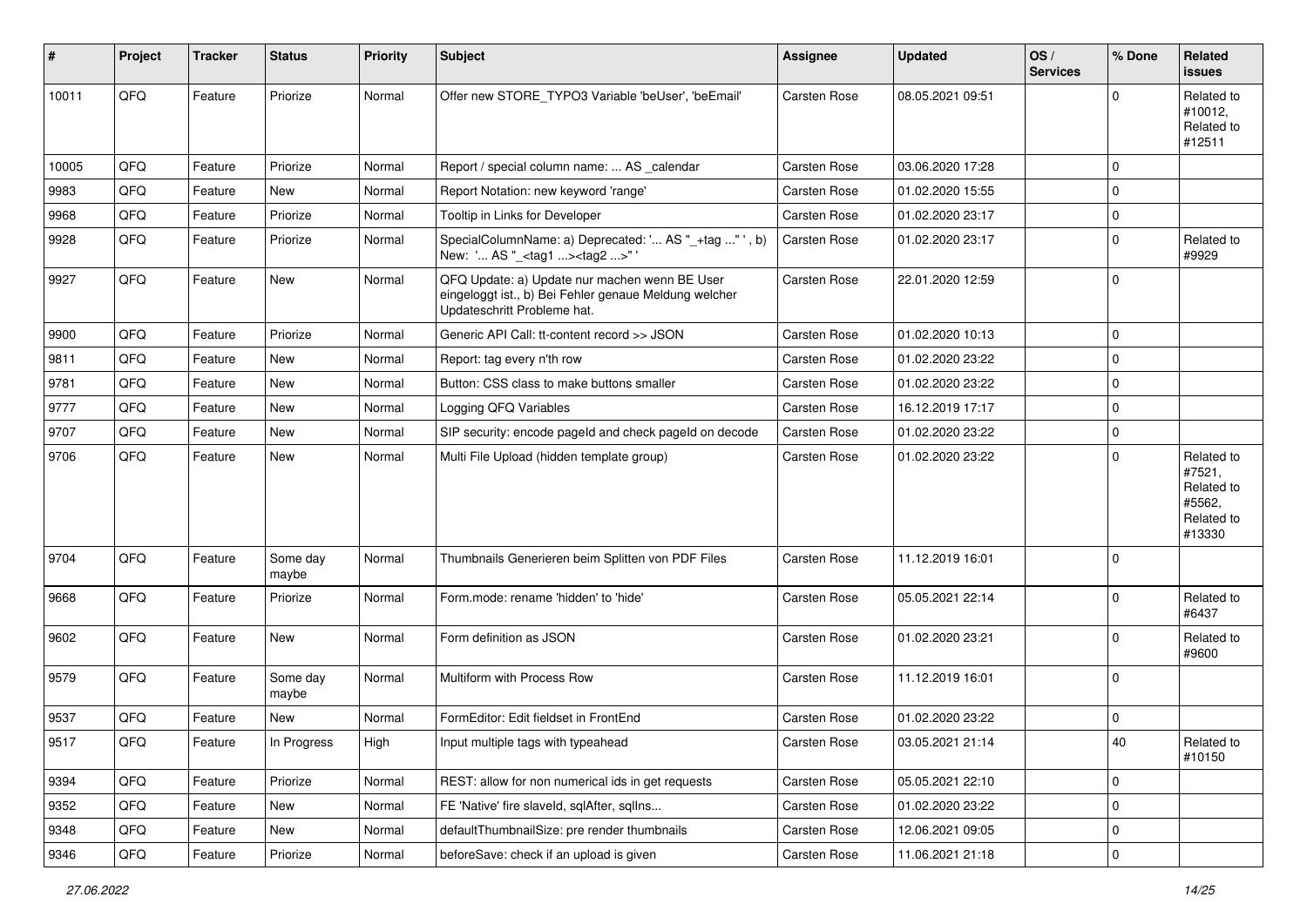| ∦    | Project | <b>Tracker</b> | <b>Status</b>     | <b>Priority</b> | <b>Subject</b>                                                                                         | <b>Assignee</b>     | <b>Updated</b>   | OS/<br><b>Services</b> | % Done      | Related<br><b>issues</b> |
|------|---------|----------------|-------------------|-----------------|--------------------------------------------------------------------------------------------------------|---------------------|------------------|------------------------|-------------|--------------------------|
| 9221 | QFQ     | Feature        | <b>New</b>        | Normal          | typeAhead: Zeichenlimite ausschalten                                                                   | <b>Carsten Rose</b> | 08.05.2021 17:06 |                        | $\mathbf 0$ |                          |
| 9208 | QFQ     | Feature        | New               | Normal          | Manage 'recent' records                                                                                | Carsten Rose        | 01.02.2020 23:22 |                        | $\mathbf 0$ |                          |
| 9136 | QFQ     | Feature        | <b>New</b>        | Normal          | Create ZIP files with dynamic PDFs                                                                     | Carsten Rose        | 01.02.2020 23:22 |                        | $\mathbf 0$ |                          |
| 9129 | QFQ     | Feature        | <b>New</b>        | Normal          | sqlValidate: Message as notification, not as error                                                     | <b>Carsten Rose</b> | 01.02.2020 23:22 |                        | $\mathbf 0$ | Related to<br>#9128      |
| 9128 | QFQ     | Feature        | <b>New</b>        | Normal          | Error Message: not replaced variables- a) replace back to<br>'{{', b) underline                        | <b>Carsten Rose</b> | 01.02.2020 23:22 |                        | $\Omega$    | Related to<br>#9129      |
| 8975 | QFQ     | Feature        | <b>New</b>        | Normal          | Report Notation: 2.0                                                                                   | Carsten Rose        | 01.02.2020 23:22 |                        | $\Omega$    | Related to<br>#8963      |
| 8963 | QFQ     | Feature        | Priorize          | Normal          | Setting values in a store: flexible way                                                                | Carsten Rose        | 05.05.2021 22:10 |                        | $\mathbf 0$ | Related to<br>#8975      |
| 8962 | QFQ     | Feature        | <b>New</b>        | High            | allow for form fields with identical names                                                             | Carsten Rose        | 03.05.2021 21:14 |                        | $\mathbf 0$ |                          |
| 8894 | QFQ     | Feature        | Some day<br>maybe | Normal          | Documentation Tags Usable in QFQ Application                                                           | Carsten Rose        | 11.12.2019 16:01 |                        | $\Omega$    |                          |
| 8892 | QFQ     | Feature        | Some day<br>maybe | Normal          | Display and Edit SQL Comments in Form Editor                                                           | Carsten Rose        | 11.12.2019 16:01 |                        | $\mathbf 0$ |                          |
| 8806 | QFQ     | Feature        | <b>New</b>        | Normal          | SQL Function nl2br                                                                                     | Carsten Rose        | 01.02.2020 23:22 |                        | $\mathbf 0$ |                          |
| 8719 | QFQ     | Feature        | New               | Normal          | extraButtonLock: add support for 0/1                                                                   | Carsten Rose        | 01.02.2020 23:22 |                        | $\pmb{0}$   |                          |
| 8702 | QFQ     | Feature        | <b>New</b>        | Normal          | Load Record which is locked: missing user info                                                         | <b>Carsten Rose</b> | 11.12.2019 16:16 |                        | $\mathbf 0$ | Related to<br>#9789      |
| 8586 | QFQ     | Feature        | Some day<br>maybe | Normal          | QFQ: Enhance Error message for 'record not found'                                                      | Carsten Rose        | 16.09.2021 15:10 |                        | $\mathbf 0$ |                          |
| 8585 | QFQ     | Feature        | Priorize          | Normal          | Enhance Error message for 'unknown form'                                                               | <b>Carsten Rose</b> | 01.02.2020 10:13 |                        | $\mathbf 0$ |                          |
| 8584 | QFQ     | Feature        | Priorize          | Normal          | FE 'Action' - never assign to Container (except Template<br>Group)                                     | Carsten Rose        | 01.02.2020 10:13 |                        | $\Omega$    |                          |
| 8520 | QFQ     | Feature        | Some day<br>maybe | Normal          | Bring QFQ to Composer                                                                                  | Carsten Rose        | 16.09.2021 15:10 |                        | $\Omega$    |                          |
| 8336 | QFQ     | Feature        | <b>New</b>        | Normal          | Form > modified > Close New: a) Optional disable popup, b)<br>custom text, c) mode on save: close stay | <b>Carsten Rose</b> | 01.02.2020 23:22 |                        | $\Omega$    | Related to<br>#8335      |
| 8277 | QFQ     | Feature        | Priorize          | Normal          | fe.parameter.default=                                                                                  | Carsten Rose        | 01.02.2020 23:17 |                        | $\Omega$    | Related to<br>#8113      |
| 8217 | QFQ     | Feature        | New               | Normal          | if-elseif-else construct                                                                               | Carsten Rose        | 16.03.2021 18:41 |                        | 0           | Related to<br>#10716     |
| 8204 | QFQ     | Feature        | Priorize          | High            | Position 'required mark'                                                                               | Carsten Rose        | 16.06.2021 13:44 |                        | $\mathbf 0$ |                          |
| 8187 | QFQ     | Feature        | New               | Normal          | Subrecord: enable/hide new button - make new/edit/delete<br>customizeable.                             | Carsten Rose        | 06.03.2021 18:44 |                        | $\mathbf 0$ | Related to<br>#11326     |
| 8101 | QFG     | Feature        | Some day<br>maybe | Normal          | Password hash: support further hashing methods                                                         | Carsten Rose        | 16.09.2021 15:10 |                        | $\mathbf 0$ |                          |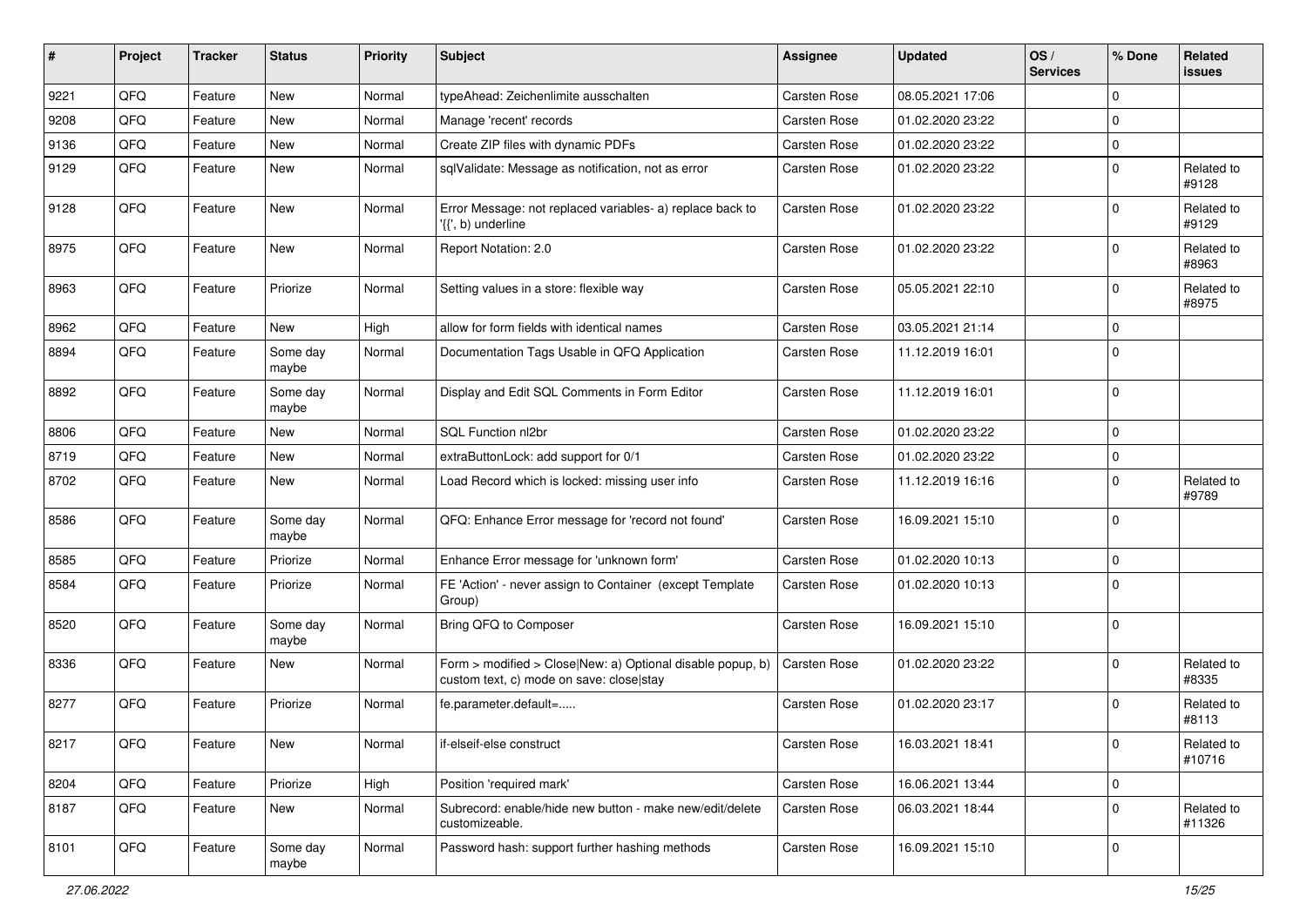| #    | Project | <b>Tracker</b> | <b>Status</b>     | <b>Priority</b> | <b>Subject</b>                                                          | <b>Assignee</b>     | <b>Updated</b>   | OS/<br><b>Services</b> | % Done      | Related<br><b>issues</b>                        |
|------|---------|----------------|-------------------|-----------------|-------------------------------------------------------------------------|---------------------|------------------|------------------------|-------------|-------------------------------------------------|
| 8089 | QFQ     | Feature        | <b>New</b>        | Normal          | Copy/Paste for FormElements                                             | <b>Carsten Rose</b> | 01.02.2020 23:22 |                        | $\Omega$    |                                                 |
| 8082 | QFQ     | Feature        | Priorize          | High            | Contact form without saving record                                      | Carsten Rose        | 07.12.2021 15:20 |                        | $\Omega$    | Related to<br>#8587,<br><b>Blocks</b><br>#11850 |
| 8044 | QFQ     | Feature        | Priorize          | Normal          | Transaction: a) Form, b) Report                                         | <b>Carsten Rose</b> | 05.05.2021 22:14 |                        | $\mathbf 0$ | Related to<br>#8043                             |
| 8034 | QFQ     | Feature        | Priorize          | Normal          | FormElement 'data': 22.22.2222 should not be accepted                   | <b>Carsten Rose</b> | 01.02.2020 10:13 |                        | $\mathbf 0$ |                                                 |
| 7924 | QFQ     | Feature        | <b>New</b>        | Normal          | Radio/Checkbox with Tooltip                                             | Carsten Rose        | 01.02.2020 23:22 |                        | $\mathbf 0$ |                                                 |
| 7920 | QFQ     | Feature        | New               | Normal          | FE: Syntax Highlight, Zeinlenumbruch                                    | Carsten Rose        | 01.02.2020 10:03 |                        | $\mathbf 0$ |                                                 |
| 7850 | QFQ     | Feature        | <b>New</b>        | High            | Upload records: non 'pathFileName' column                               | Carsten Rose        | 03.05.2021 21:14 |                        | $\mathbf 0$ |                                                 |
| 7812 | QFQ     | Feature        | <b>New</b>        | Normal          | FE 'Subrecord' - new option 'subrecordShowFilter',<br>'subrecordPaging' | Carsten Rose        | 01.02.2020 23:22 |                        | $\Omega$    |                                                 |
| 7683 | QFQ     | Feature        | <b>New</b>        | Normal          | Special column names in '{{ SELECT  AS _link }}' should<br>be detected  | Carsten Rose        | 01.02.2020 23:21 |                        | $\mathbf 0$ |                                                 |
| 7681 | QFQ     | Feature        | New               | Normal          | Optional switch off 'check for modified record'                         | Carsten Rose        | 01.02.2020 23:21 |                        | $\mathbf 0$ |                                                 |
| 7660 | QFQ     | Feature        | <b>New</b>        | Normal          | IMAP: import mails to DB, move / delete mails                           | Carsten Rose        | 01.02.2020 09:52 |                        | $\mathbf 0$ |                                                 |
| 7630 | QFQ     | Feature        | Priorize          | Normal          | detailed error message for simple upload                                | Carsten Rose        | 01.02.2020 10:13 |                        | $\mathbf 0$ |                                                 |
| 7522 | QFQ     | Feature        | Priorize          | Normal          | Inserting default index.html to folder (Avoid Apache<br>Indexing)       | Carsten Rose        | 01.02.2020 10:13 |                        | $\Omega$    |                                                 |
| 7521 | QFQ     | Feature        | New               | Normal          | TemplateGroup: fe.type=upload                                           | Carsten Rose        | 01.02.2020 23:21 |                        | $\mathbf 0$ | Related to<br>#9706                             |
| 7520 | QFQ     | Feature        | <b>New</b>        | Normal          | QR Code:  AS _qr ( AS _link)                                            | Carsten Rose        | 01.02.2020 23:22 |                        | $\mathbf 0$ |                                                 |
| 7519 | QFQ     | Feature        | New               | Normal          | Select: Multi                                                           | Carsten Rose        | 01.02.2020 23:22 |                        | $\mathbf 0$ |                                                 |
| 7481 | QFQ     | Feature        | <b>New</b>        | Normal          | Detect 'BaseUrl' automatically                                          | Carsten Rose        | 01.02.2020 23:21 |                        | $\mathbf 0$ |                                                 |
| 7480 | QFQ     | Feature        | New               | Normal          | Record History (Undo / Redo)                                            | Carsten Rose        | 11.12.2019 16:16 |                        | $\mathbf 0$ | Related to<br>#2361                             |
| 7453 | QFQ     | Feature        | Some day<br>maybe | Normal          | import / export forms QFQ                                               | Carsten Rose        | 16.09.2021 15:10 |                        | $\Omega$    |                                                 |
| 7452 | QFQ     | Feature        | Some day<br>maybe | Normal          | automate deployment new QFQ version                                     | Carsten Rose        | 16.09.2021 15:10 |                        | $\mathbf 0$ |                                                 |
| 7342 | QFQ     | Feature        | New               | Normal          | add content $=$ hide this                                               | Carsten Rose        | 01.02.2020 23:21 |                        | $\mathsf 0$ |                                                 |
| 7336 | QFQ     | Feature        | Some day<br>maybe | Normal          | PDF Upload: disallow PDFs with specific Meta information                | Carsten Rose        | 11.12.2019 16:01 |                        | $\pmb{0}$   |                                                 |
| 7290 | QFQ     | Feature        | Priorize          | Normal          | FormEditor: title as textarea if LEN(title)>60                          | Carsten Rose        | 01.02.2020 10:13 |                        | $\mathbf 0$ | Blocked by<br>#7682                             |
| 7280 | QFQ     | Feature        | New               | Normal          | recently used table                                                     | Carsten Rose        | 01.02.2020 23:21 |                        | $\pmb{0}$   |                                                 |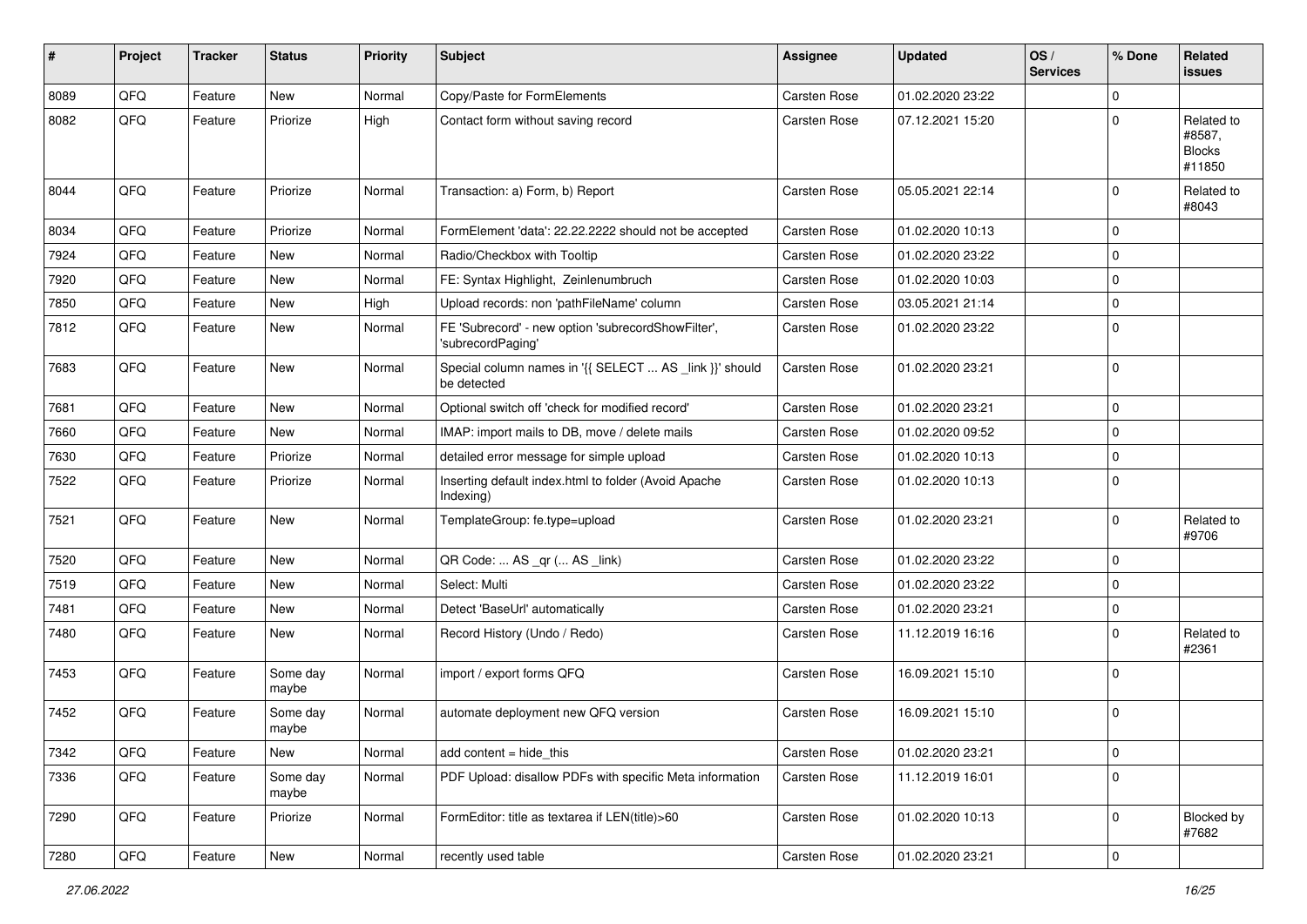| #    | Project | <b>Tracker</b> | <b>Status</b>     | <b>Priority</b> | <b>Subject</b>                                                                                                             | Assignee     | <b>Updated</b>   | OS/<br><b>Services</b> | % Done      | Related<br><b>issues</b>                    |
|------|---------|----------------|-------------------|-----------------|----------------------------------------------------------------------------------------------------------------------------|--------------|------------------|------------------------|-------------|---------------------------------------------|
| 7239 | QFQ     | Feature        | <b>New</b>        | Normal          | TinyMCE: html tag whitelist                                                                                                | Carsten Rose | 01.02.2020 23:21 |                        | $\mathbf 0$ | Related to<br>#14320                        |
| 7217 | QFQ     | Feature        | Priorize          | Normal          | Download: notice User if `_sip=?` is missing                                                                               | Carsten Rose | 01.02.2020 10:13 |                        | $\mathbf 0$ |                                             |
| 7175 | QFQ     | Feature        | <b>New</b>        | Normal          | Upload: md5 hash as filename                                                                                               | Carsten Rose | 01.02.2020 23:21 |                        | $\mathbf 0$ |                                             |
| 7119 | QFQ     | Feature        | New               | Normal          | Upload: scaleDownWidth, scaleDownHeight                                                                                    | Carsten Rose | 01.02.2020 23:21 |                        | $\pmb{0}$   |                                             |
| 7109 | QFQ     | Feature        | New               | Normal          | Dynamic Updates: row/element hide                                                                                          | Carsten Rose | 01.02.2020 23:22 |                        | $\Omega$    | Has<br>duplicate<br>#4081                   |
| 7107 | QFQ     | Feature        | Some day<br>maybe | Normal          | Showcase Registration Tool: Anmeldung / Administration :<br>Liste Anmeldungen / Emaileinaldung                             | Carsten Rose | 11.12.2019 16:01 |                        | $\mathbf 0$ |                                             |
| 7102 | QFQ     | Feature        | New               | Normal          | Comment sign in report: '#' and '--'                                                                                       | Carsten Rose | 01.02.2020 23:21 |                        | $\mathbf 0$ |                                             |
| 7099 | QFQ     | Feature        | <b>New</b>        | Normal          | Redesign FormEditor                                                                                                        | Carsten Rose | 01.02.2020 23:21 |                        | $\mathbf 0$ |                                             |
| 6998 | QFQ     | Feature        | Priorize          | Normal          | Form: with debug=on show column information as tooltip of<br>column label                                                  | Carsten Rose | 01.02.2020 10:13 |                        | $\Omega$    |                                             |
| 6855 | QFQ     | Feature        | New               | Normal          | With {{feUser:U}}!={{feUser:T}}: Save / Delete: only possible<br>with {{feUserSave:U}}='yes' and '{{feUserDelete:U}}='yes' | Carsten Rose | 01.02.2020 23:21 |                        | $\mathbf 0$ |                                             |
| 6765 | QFQ     | Feature        | New               | Normal          | Moeglichkeit via QFQ eigene Logs zu schreiben                                                                              | Carsten Rose | 01.02.2020 23:21 |                        | $\pmb{0}$   |                                             |
| 6723 | QFQ     | Feature        | New               | Normal          | Report QFQ Installation and Version                                                                                        | Carsten Rose | 12.06.2021 09:07 |                        | $\pmb{0}$   |                                             |
| 6715 | QFQ     | Feature        | Some day<br>maybe | Normal          | Code-Refactoring: dbArray vereinheitlichen                                                                                 | Carsten Rose | 11.12.2019 16:02 |                        | $\mathbf 0$ |                                             |
| 6609 | QFQ     | Feature        | New               | Normal          | Formlet: JSON API erweitern                                                                                                | Carsten Rose | 01.02.2020 23:21 |                        | 50          |                                             |
| 6602 | QFQ     | Feature        | New               | Normal          | Formlet: in Report auf Mausklick ein mini-form oeffnen                                                                     | Carsten Rose | 11.12.2019 16:16 |                        | $\pmb{0}$   |                                             |
| 6594 | QFQ     | Feature        | <b>New</b>        | Normal          | Excel: on download, check if there is a valid sip                                                                          | Carsten Rose | 01.02.2020 23:21 |                        | $\pmb{0}$   |                                             |
| 6437 | QFQ     | Feature        | New               | Normal          | Neuer Mode Button bei FormElementen                                                                                        | Carsten Rose | 01.02.2020 23:21 |                        | $\Omega$    | Related to<br>#9668,<br>Blocked by<br>#9678 |
| 6292 | QFQ     | Feature        | New               | Normal          | Download: File speichern mit Hash aber original Filename in   Carsten Rose<br>der Datenbank vermerken fuer Downloads       |              | 01.02.2020 23:21 |                        | $\mathbf 0$ |                                             |
| 6289 | QFQ     | Feature        | New               | Normal          | Form: Log                                                                                                                  | Carsten Rose | 01.02.2020 23:21 |                        | $\pmb{0}$   |                                             |
| 6261 | QFQ     | Feature        | New               | Normal          | Persistent SIP                                                                                                             | Carsten Rose | 12.06.2021 09:07 |                        | $\mathbf 0$ | Related to<br>#10819                        |
| 6250 | QFQ     | Feature        | In Progress       | Normal          | Enhance layout: a) Subrecord, b) Subrecord-Title                                                                           | Carsten Rose | 01.02.2020 23:22 |                        | $\pmb{0}$   | Related to<br>#5391                         |
| 5983 | QFQ     | Feature        | Some day<br>maybe | Normal          | Form Submit (save & update): normalize date/-time FE                                                                       | Carsten Rose | 01.02.2020 23:19 |                        | $\pmb{0}$   |                                             |
| 5942 | QFQ     | Feature        | Priorize          | Normal          | 'L' and 'type': append to links, generate via ' link' by using<br>'u. .                                                    | Carsten Rose | 01.02.2020 10:13 |                        | $\pmb{0}$   |                                             |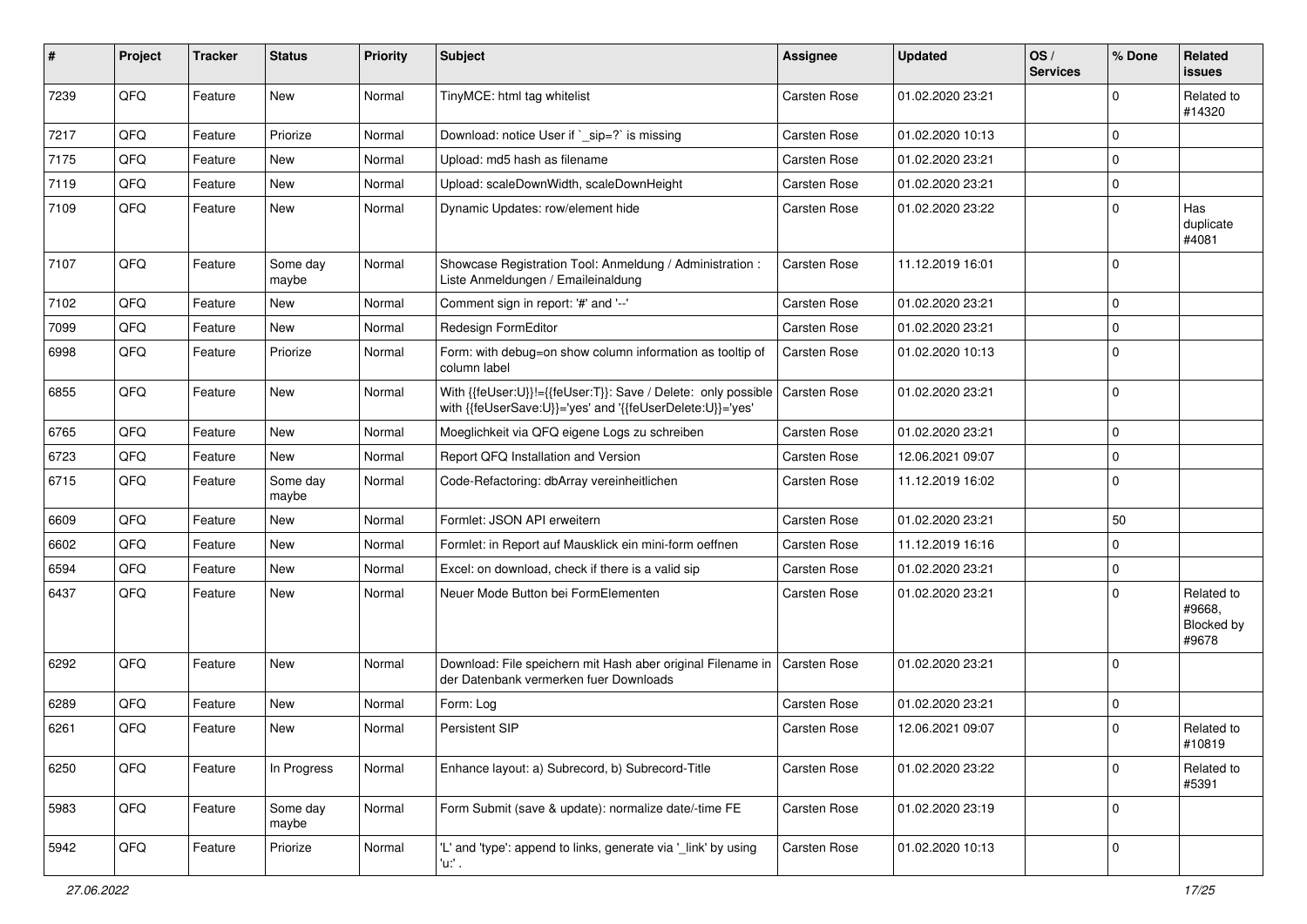| #    | Project | <b>Tracker</b> | <b>Status</b>     | <b>Priority</b> | <b>Subject</b>                                                                                     | Assignee            | <b>Updated</b>   | OS/<br><b>Services</b> | % Done      | Related<br><b>issues</b>                    |
|------|---------|----------------|-------------------|-----------------|----------------------------------------------------------------------------------------------------|---------------------|------------------|------------------------|-------------|---------------------------------------------|
| 5894 | QFQ     | Feature        | Feedback          | Normal          | Typeahead in Report: show/hide rows dynamically                                                    | <b>Carsten Rose</b> | 18.02.2022 08:50 |                        | $\Omega$    | Related to<br>#5893.<br>Related to<br>#5885 |
| 5852 | QFQ     | Feature        | Some day<br>maybe | Normal          | Logging: mail.log / sql.log - im FE anzeigen und via AJAX<br>aktualisieren                         | Carsten Rose        | 01.02.2020 23:19 |                        | $\mathbf 0$ | Related to<br>#5885                         |
| 5782 | QFQ     | Feature        | <b>New</b>        | Normal          | NextCloud API                                                                                      | Carsten Rose        | 01.02.2020 10:02 |                        | $\mathbf 0$ |                                             |
| 5715 | QFQ     | Feature        | New               | High            | PDF Caching                                                                                        | Carsten Rose        | 03.05.2021 21:14 |                        | $\Omega$    | Related to<br>#5851,<br>Related to<br>#6357 |
| 5695 | QFQ     | Feature        | In Progress       | Normal          | Multiform                                                                                          | Carsten Rose        | 02.01.2021 18:38 |                        | $\pmb{0}$   |                                             |
| 5665 | QFQ     | Feature        | Some day<br>maybe | Normal          | Versuch das '{{!' nicht mehr noetig ist.                                                           | Carsten Rose        | 01.02.2020 23:20 |                        | $\Omega$    | Related to<br>#7432,<br>Related to<br>#7434 |
| 5579 | QFQ     | Feature        | Some day<br>maybe | Normal          | Enhance Doc / Presentation: variable type 'link column type'                                       | Carsten Rose        | 01.02.2020 23:19 |                        | $\Omega$    |                                             |
| 5548 | QFQ     | Feature        | Some day<br>maybe | Normal          | 801 Textfiles/Scriptfiles als Thumbnail                                                            | Carsten Rose        | 07.03.2022 16:26 |                        | $\Omega$    |                                             |
| 5480 | QFQ     | Feature        | Some day<br>maybe | Normal          | QFQ: Dokumentation mit Screenshots versehen                                                        | Carsten Rose        | 01.02.2020 23:20 |                        | $\mathbf 0$ | Related to<br>#9879                         |
| 5428 | QFQ     | Feature        | Some day<br>maybe | Normal          | secure thumbnail: late render on access.                                                           | Carsten Rose        | 01.02.2020 23:20 |                        | $\Omega$    |                                             |
| 5345 | QFQ     | Feature        | <b>New</b>        | Normal          | Report: UPDATE / INSERT / DELETE statements should<br>trigger subqueries, depending on the result. | Carsten Rose        | 27.05.2020 16:11 |                        | $\Omega$    |                                             |
| 5132 | QFQ     | Feature        | Some day<br>maybe | Normal          | Error Message sendmail missing attachment: more details                                            | Carsten Rose        | 01.02.2020 23:19 |                        | $\pmb{0}$   |                                             |
| 5131 | QFQ     | Feature        | <b>New</b>        | Normal          | Activate Spin Gear ('wait/busy' indicator) via LINK attribute                                      | Carsten Rose        | 01.02.2020 23:21 |                        | $\pmb{0}$   |                                             |
| 4956 | QFQ     | Feature        | Some day<br>maybe | Normal          | Sendmail: Benutzerdefinierte Headers                                                               | Carsten Rose        | 11.12.2019 16:02 |                        | $\mathbf 0$ |                                             |
| 4872 | QFQ     | Feature        | Some day<br>maybe | Normal          | Fields of Typo3 page available in STORE_TYPO3                                                      | Carsten Rose        | 01.02.2020 23:19 |                        | $\Omega$    |                                             |
| 4869 | QFQ     | Feature        | Some day<br>maybe | Normal          | Dynamic Update (show, hide, readonly?, required?) for<br><b>Template Group Elements</b>            | Carsten Rose        | 01.02.2020 23:19 |                        | $\Omega$    | Related to<br>#4865                         |
| 4839 | QFQ     | Feature        | Some day<br>maybe | Normal          | qfq-handle in <head> Abschnitt</head>                                                              | Carsten Rose        | 11.12.2019 16:02 |                        | $\Omega$    |                                             |
| 4757 | QFQ     | Feature        | Some day<br>maybe | Normal          | Test subrecord: download links ok? Links ok?                                                       | Carsten Rose        | 01.02.2020 23:20 |                        | $\Omega$    |                                             |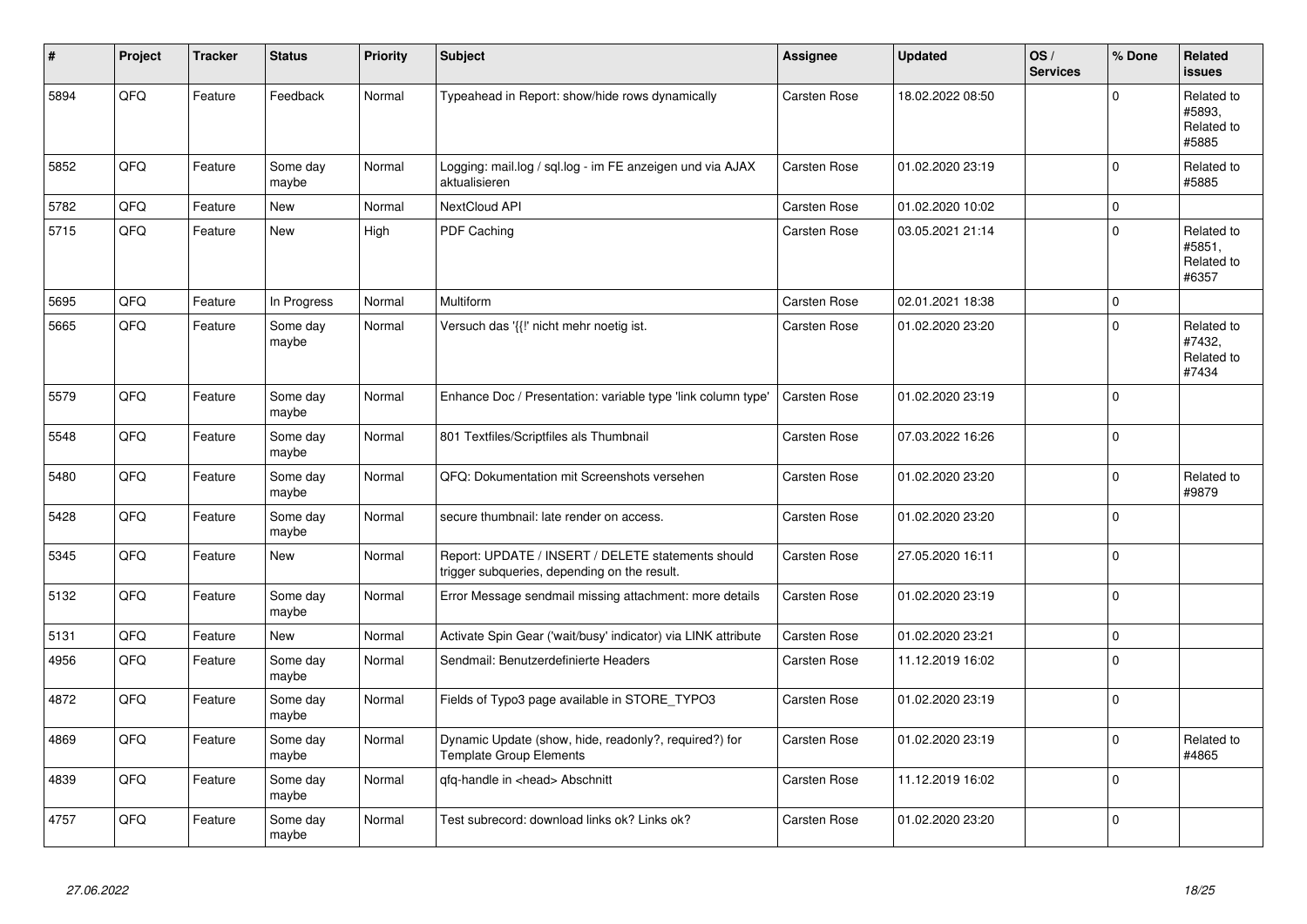| #    | Project | <b>Tracker</b> | <b>Status</b>     | <b>Priority</b> | <b>Subject</b>                                                                                                          | Assignee            | <b>Updated</b>   | OS/<br><b>Services</b> | % Done      | Related<br><b>issues</b>                    |
|------|---------|----------------|-------------------|-----------------|-------------------------------------------------------------------------------------------------------------------------|---------------------|------------------|------------------------|-------------|---------------------------------------------|
| 4652 | QFQ     | Feature        | Some day<br>maybe | Normal          | UZH CD: Weiterleitung auf benutzerdefinierte 403/404 Seite                                                              | Carsten Rose        | 01.02.2020 23:20 |                        | $\Omega$    |                                             |
| 4650 | QFQ     | Feature        | Some day<br>maybe | Normal          | Convert html to doc/rtf                                                                                                 | Carsten Rose        | 01.02.2020 23:20 |                        | $\mathbf 0$ | Related to<br>#10704                        |
| 4606 | QFQ     | Feature        | Some day<br>maybe | Normal          | link: qualifier to render bootstrap button                                                                              | Carsten Rose        | 01.02.2020 23:19 |                        | $\mathbf 0$ |                                             |
| 4413 | QFQ     | Feature        | <b>New</b>        | Normal          | fieldset: show/hidden, modeSql, dynamicUpdate                                                                           | Carsten Rose        | 09.02.2022 15:19 |                        | $\Omega$    |                                             |
| 4365 | QFQ     | Feature        | Some day<br>maybe | Normal          | Multi Language: new way of config                                                                                       | Carsten Rose        | 01.02.2020 23:20 |                        | $\pmb{0}$   |                                             |
| 4349 | QFQ     | Feature        | Some day<br>maybe | Normal          | link download: downloaded external URL to<br>deliver/concatenate - check mimetipe and handle it correctly               | Carsten Rose        | 11.12.2019 16:02 |                        | $\Omega$    |                                             |
| 4343 | QFQ     | Feature        | Some day<br>maybe | Normal          | Link: Classifier to add 'attributes'                                                                                    | Carsten Rose        | 01.02.2020 23:20 |                        | $\mathbf 0$ | Related to<br>#14077                        |
| 4330 | QFQ     | Feature        | Some day<br>maybe | Normal          | Error Message: report missing {{ / }} in sqlUpdate, sqlInsert,<br>sglDelete, sglAfter, sglBefore in FE action elements. | Carsten Rose        | 01.02.2020 23:20 |                        | $\Omega$    |                                             |
| 4259 | QFQ     | Feature        | Some day<br>maybe | Normal          | Instant trigger a cron job                                                                                              | <b>Carsten Rose</b> | 11.12.2019 16:03 |                        | $\mathbf 0$ |                                             |
| 4258 | QFQ     | Feature        | Some day<br>maybe | High            | <b>System Defaults: Forms</b>                                                                                           | Carsten Rose        | 03.05.2021 21:14 |                        | $\mathbf 0$ |                                             |
| 4250 | QFQ     | Feature        | <b>New</b>        | Normal          | AutoCron in QFQ via PHP                                                                                                 | Carsten Rose        | 01.02.2020 23:21 |                        | $\Omega$    | Related to<br>#3292,<br>Related to<br>#3291 |
| 4197 | QFQ     | Feature        | Some day<br>maybe | Normal          | Unit Test fuer JSON Stream von QuickFormQuery.php ><br>doForm()                                                         | Carsten Rose        | 11.12.2019 16:03 |                        | $\mathbf 0$ |                                             |
| 4082 | QFQ     | Feature        | New               | Normal          | Dynamic Update: modeSql - useful default                                                                                | Carsten Rose        | 01.02.2020 23:22 |                        | $\pmb{0}$   |                                             |
| 4050 | QFQ     | Feature        | <b>New</b>        | Normal          | sql.log: 1) FormElement ID which causes a specific action,<br>2) Result in the same row.                                | Carsten Rose        | 15.04.2020 11:35 |                        | $\mathbf 0$ | Related to<br>#5458                         |
| 4026 | QFQ     | Feature        | Some day<br>maybe | Normal          | sglLog.sgl: log number of FE.id                                                                                         | Carsten Rose        | 11.12.2019 16:03 |                        | $\Omega$    | Related to<br>#5458                         |
| 4023 | QFQ     | Feature        | <b>New</b>        | Normal          | prepared statements - FE action: salveld, sgllnsert,<br>sqlUpdate, sqlDelete, sqlBefore, sqlAfter                       | Carsten Rose        | 11.12.2019 16:15 |                        | $\Omega$    |                                             |
| 4018 | QFQ     | Feature        | Some day<br>maybe | Normal          | typeahead: solve problem with potential long query<br>parameter                                                         | Carsten Rose        | 11.12.2019 16:03 |                        | $\Omega$    |                                             |
| 3991 | QFQ     | Feature        | Some day<br>maybe | Normal          | report: Columnname '_skipWrap' skips 'fbeg', 'fend'                                                                     | Carsten Rose        | 11.12.2019 16:03 |                        | $\pmb{0}$   |                                             |
| 3990 | QFQ     | Feature        | Some day<br>maybe | High            | custom class definition: add space automatically                                                                        | Carsten Rose        | 03.05.2021 21:14 |                        | $\Omega$    |                                             |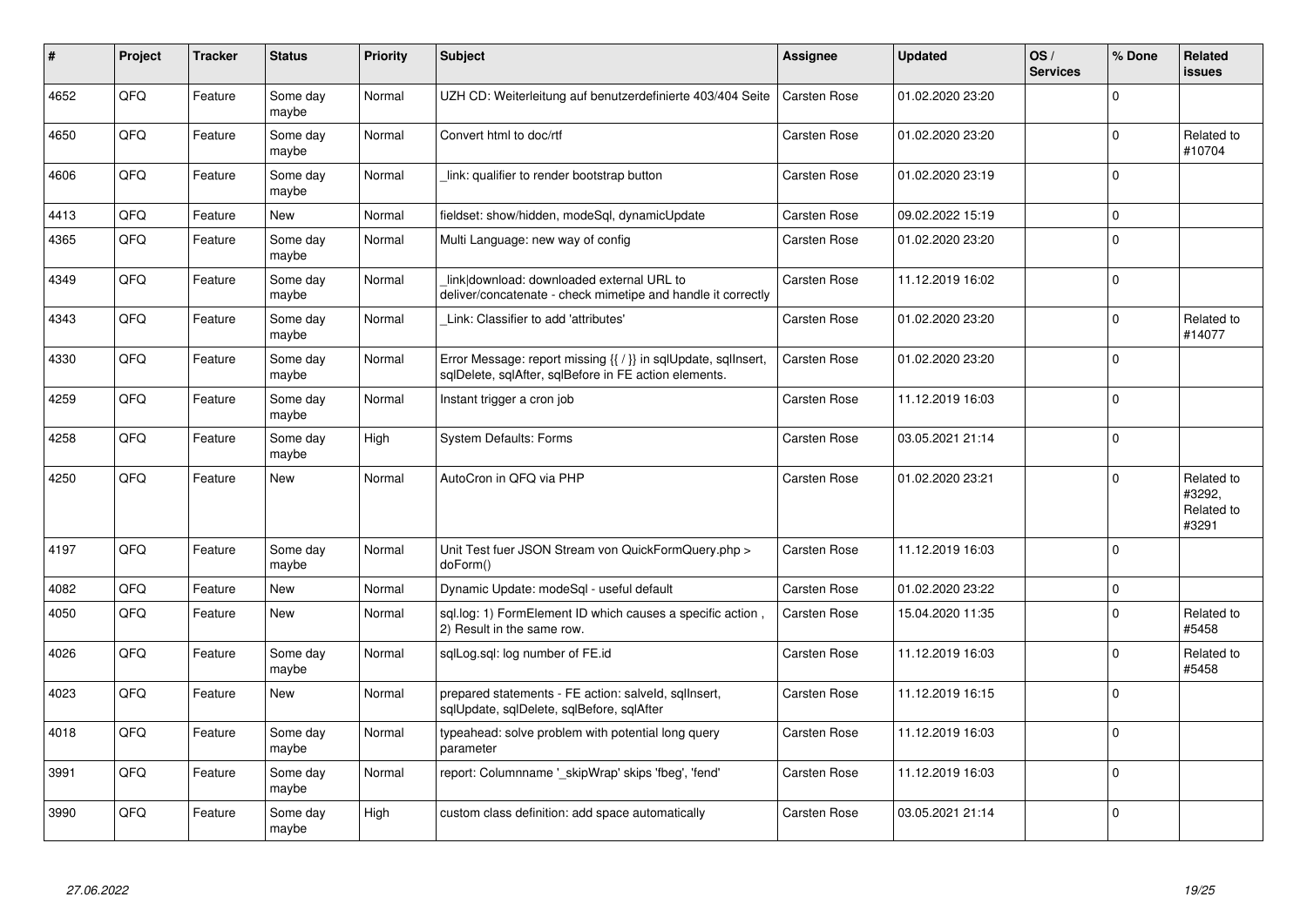| $\vert$ # | Project | <b>Tracker</b> | <b>Status</b>     | <b>Priority</b> | <b>Subject</b>                                                                                                                               | <b>Assignee</b>     | <b>Updated</b>   | OS/<br><b>Services</b> | % Done      | <b>Related</b><br><b>issues</b>             |
|-----------|---------|----------------|-------------------|-----------------|----------------------------------------------------------------------------------------------------------------------------------------------|---------------------|------------------|------------------------|-------------|---------------------------------------------|
| 3967      | QFQ     | Feature        | Some day<br>maybe | High            | Report: Checkbox, Radio, Dropdown, Input welches ohne<br>Submit funktioniert - 'Inline-Form'                                                 | Carsten Rose        | 03.05.2021 21:14 |                        | $\mathbf 0$ |                                             |
| 3947      | QFQ     | Feature        | Some day<br>maybe | Normal          | Attack detectect: logout current user                                                                                                        | Carsten Rose        | 11.12.2019 16:03 |                        | $\mathbf 0$ | Related to<br>#5458.<br>Related to<br>#6299 |
| 3942      | QFQ     | Feature        | Some day<br>maybe | Normal          | Action Elemente: neu generierte IDs via FE weitergeben                                                                                       | <b>Carsten Rose</b> | 11.12.2019 16:03 |                        | $\mathbf 0$ | Related to<br>#3941                         |
| 3941      | QFQ     | Feature        | Some day<br>maybe | Normal          | sqlAfter: es sollten mehrere moeglich sein                                                                                                   | Carsten Rose        | 11.12.2019 16:03 |                        | $\mathbf 0$ | Related to<br>#3942                         |
| 3905      | QFQ     | Feature        | Some day<br>maybe | Normal          | Documentation: Best Practice anhand eines Online<br>Bewerbungstools                                                                          | Carsten Rose        | 11.12.2019 16:03 |                        | $\mathbf 0$ |                                             |
| 3900      | QFQ     | Feature        | Some day<br>maybe | Normal          | Extend documentation of 'Copy / Paste'                                                                                                       | Carsten Rose        | 11.12.2019 16:03 |                        | $\mathbf 0$ | Related to<br>#3899                         |
| 3877      | QFQ     | Feature        | Some day<br>maybe | Normal          | FormEditor: die Felder die aktuell nicht gebraucht werden<br>nur auf readonly/disabled setzen (nicht ausblenden > das<br>irritiert.          | <b>Carsten Rose</b> | 11.12.2019 16:03 |                        | $\mathbf 0$ |                                             |
| 3867      | QFQ     | Feature        | Priorize          | Normal          | Readonly Formular: Template Groups add/delete<br>ausbeldnen                                                                                  | Carsten Rose        | 05.05.2021 22:12 |                        | $\mathbf 0$ |                                             |
| 3864      | QFQ     | Feature        | <b>New</b>        | Normal          | Encrypt / decrypt field                                                                                                                      | Carsten Rose        | 08.03.2021 18:08 |                        | $\pmb{0}$   |                                             |
| 3848      | QFQ     | Feature        | Some day<br>maybe | High            | Antivirus check fuer Upload files in qfq?                                                                                                    | Carsten Rose        | 03.05.2021 21:14 |                        | $\mathbf 0$ | Related to<br>#4131                         |
| 3727      | QFQ     | Feature        | New               | High            | Security: Session Hijacking erschweren                                                                                                       | Carsten Rose        | 03.05.2021 21:14 |                        | $\mathbf 0$ |                                             |
| 3708      | QFQ     | Feature        | Some day<br>maybe | Normal          | Form: input - 'specialchars', 'none'  gewisse tags<br>erlauben, andere verbieten                                                             | Carsten Rose        | 11.12.2019 16:02 |                        | $\mathbf 0$ | Related to<br>#14320                        |
| 3677      | QFQ     | Feature        | Some day<br>maybe | Normal          | wkhtmltopdf: FE User access prohibited, if client IP changes<br>- \$TYPO3_CONF_VARS[FE][lockIP]                                              | <b>Carsten Rose</b> | 11.12.2019 16:02 |                        | $\mathbf 0$ |                                             |
| 3666      | QFQ     | Feature        | Some day<br>maybe | Normal          | a) Performance Messung: mysql_real_escape_string() im<br>Vergleich zu str_replace(), b) doppeltes Aufrufen von<br>mysql_real_escape_string() | Carsten Rose        | 11.12.2019 16:02 |                        | $\mathbf 0$ |                                             |
| 3537      | QFQ     | Feature        | Some day<br>maybe | Low             | SHOW COLUMNS FROM tableName - Extend '{{!'<br>definition                                                                                     | Carsten Rose        | 11.12.2019 16:02 |                        | $\mathbf 0$ |                                             |
| 3504      | QFQ     | Feature        | New               | Normal          | Logging: welche Action FEs werden wann wie ausgefuehrt                                                                                       | <b>Carsten Rose</b> | 01.02.2020 23:21 |                        | $\mathbf 0$ | Related to<br>#5458,<br>Related to<br>#4092 |
| 3458      | QFQ     | Feature        | Some day<br>maybe | Normal          | Display 'Edit Form Element'-Checkbox on form: should<br>depend on FE Group                                                                   | Carsten Rose        | 11.12.2019 16:02 |                        | $\mathbf 0$ | Related to<br>#3447                         |
| 3457      | QFQ     | Feature        | Some day<br>maybe | Normal          | LDAP: concat multi values to one single entry                                                                                                | Carsten Rose        | 11.12.2019 16:02 |                        | $\mathbf 0$ |                                             |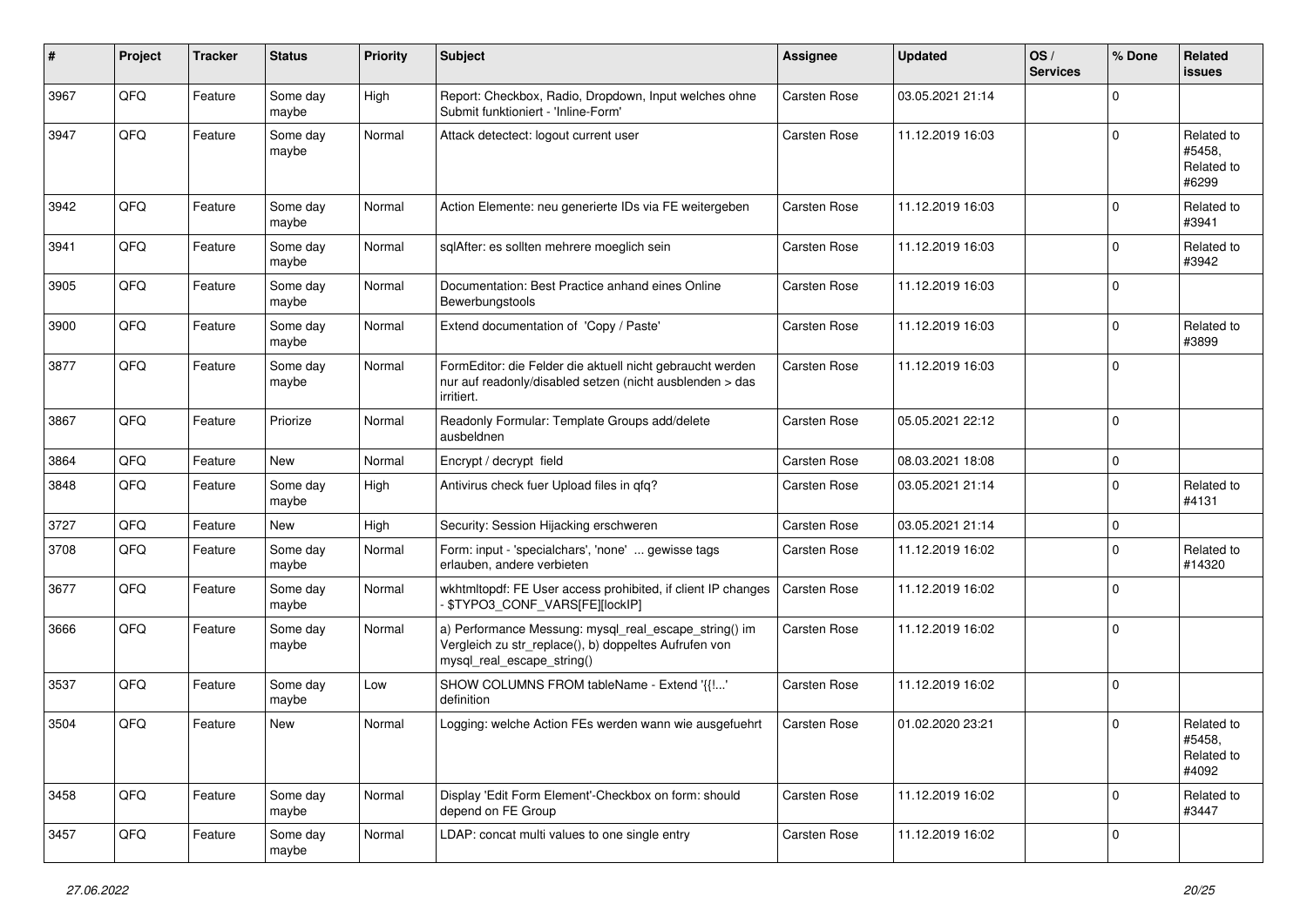| #     | Project | <b>Tracker</b> | <b>Status</b>     | <b>Priority</b> | <b>Subject</b>                                                                                                     | <b>Assignee</b>     | <b>Updated</b>   | OS/<br><b>Services</b> | % Done      | Related<br><b>issues</b>                    |
|-------|---------|----------------|-------------------|-----------------|--------------------------------------------------------------------------------------------------------------------|---------------------|------------------|------------------------|-------------|---------------------------------------------|
| 3432  | QFQ     | Feature        | <b>New</b>        | Normal          | subrecord: dynamicUpdate                                                                                           | <b>Carsten Rose</b> | 11.06.2020 21:10 |                        | $\Omega$    | Related to<br>#5691                         |
| 3402  | QFQ     | Feature        | Some day<br>maybe | Normal          | Syntax Highlighting via CodeMirror                                                                                 | Carsten Rose        | 11.12.2019 16:02 |                        | 100         | Related to<br>#3207                         |
| 3385  | QFQ     | Feature        | Some day<br>maybe | Normal          | templateGroup: insert/update/delete non primary records                                                            | <b>Carsten Rose</b> | 11.12.2019 16:02 |                        | $\Omega$    |                                             |
| 3350  | QFQ     | Feature        | Some day<br>maybe | Normal          | FormEditor: Hilfetext hinter 'checktype'                                                                           | Carsten Rose        | 11.12.2019 16:02 |                        | 0           |                                             |
| 3332  | QFQ     | Feature        | Some day<br>maybe | Normal          | Uploads: Thumbnails, Details zum hochgeladenen File                                                                | Carsten Rose        | 11.12.2019 16:02 |                        | $\Omega$    | Related to<br>#3264,<br>Related to<br>#5333 |
| 3331  | QFQ     | Feature        | Some day<br>maybe | Normal          | Default Tooltip fuer _page? Links: mit Form und Record ID                                                          | <b>Carsten Rose</b> | 11.12.2019 16:02 |                        | $\Omega$    |                                             |
| 3291  | QFQ     | Feature        | Some day<br>maybe | Normal          | AutoCron websiteToken                                                                                              | Carsten Rose        | 11.12.2019 16:02 |                        | $\Omega$    | Related to<br>#4250                         |
| 3285  | QFQ     | Feature        | Some day<br>maybe | Normal          | Zeichenlimit pro Feld: textarea / editor                                                                           | Carsten Rose        | 11.12.2019 16:02 |                        | $\mathbf 0$ |                                             |
| 3273  | QFQ     | Feature        | Some day<br>maybe | Low             | Dirty Flag in Form                                                                                                 | Carsten Rose        | 11.12.2019 16:02 |                        | $\Omega$    |                                             |
| 3267  | QFQ     | Feature        | Some day<br>maybe | Normal          | 2 Forms auf einer Seite: real + Read only                                                                          | Carsten Rose        | 11.12.2019 16:03 |                        | $\mathbf 0$ |                                             |
| 3216  | QFQ     | Feature        | Some day<br>maybe | Normal          | dynamic update für checkbox label2                                                                                 | <b>Carsten Rose</b> | 11.12.2019 16:03 |                        | $\mathbf 0$ | Related to<br>#2081                         |
| 2995  | QFQ     | Feature        | Some day<br>maybe | Normal          | Dropdown JQuery Plugin: 'chosen' - Moeglichkeit um Select<br>Listen mehr Funktion zu geben. Kein Bootstrap noetig. | <b>Carsten Rose</b> | 11.12.2019 16:03 |                        | $\mathbf 0$ |                                             |
| 2361  | QFQ     | Feature        | New               | Normal          | Logging wer/wann/wo welches Formular aufgerufen hat                                                                | Carsten Rose        | 11.12.2019 16:15 |                        | $\Omega$    | Related to<br>#4432,<br>Related to<br>#7480 |
| 2084  | QFQ     | Feature        | Some day<br>maybe | Normal          | Mailto mit encryption: Subrecord                                                                                   | Carsten Rose        | 11.12.2019 16:03 |                        | $\mathbf 0$ | Related to<br>#2082                         |
| 1946  | QFQ     | Feature        | Some day<br>maybe | Normal          | Kontrolle ob der ReadOnly Modus bei den<br>Formularelementen korrekt implementiert ist                             | Carsten Rose        | 11.12.2019 16:03 |                        | $\Omega$    |                                             |
| 1635  | QFG     | Feature        | Some day<br>maybe | Normal          | QFQ Extension content record: weitere Optionen<br>einblenden.                                                      | Carsten Rose        | 11.12.2019 16:03 |                        | $\mathbf 0$ |                                             |
| 13647 | QFQ     | <b>Bug</b>     | New               | Normal          | Autofocus funktioniert nicht auf Chrome                                                                            | Benjamin Baer       | 19.03.2022 17:44 |                        | $\mathbf 0$ |                                             |
| 13528 | QFQ     | <b>Bug</b>     | New               | Normal          | gfg.io > releases: es wird kein neues Release angelegt                                                             | Benjamin Baer       | 19.03.2022 17:46 |                        | $\mathbf 0$ |                                             |
| 11237 | QFQ     | <b>Bug</b>     | New               | High            | Radiobutton / parameter.buttonClass= btn-default - kein dirty   Benjamin Baer<br>Trigger                           |                     | 03.05.2021 21:12 |                        | $\mathbf 0$ | Related to<br>#10766                        |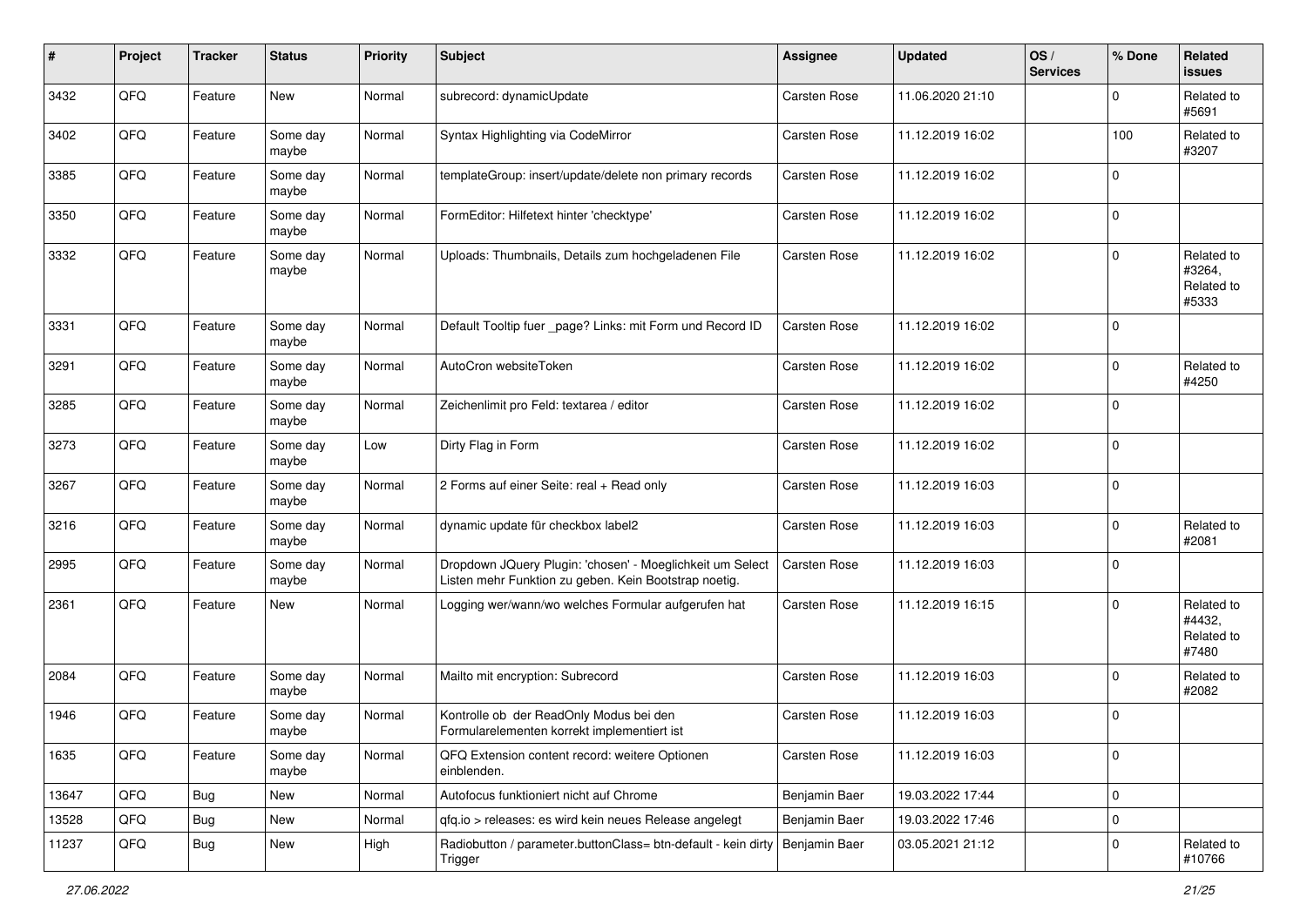| #     | Project | <b>Tracker</b> | <b>Status</b>     | <b>Priority</b> | <b>Subject</b>                                                                                                                                           | <b>Assignee</b> | <b>Updated</b>   | OS/<br><b>Services</b> | % Done      | Related<br><b>issues</b>                                              |
|-------|---------|----------------|-------------------|-----------------|----------------------------------------------------------------------------------------------------------------------------------------------------------|-----------------|------------------|------------------------|-------------|-----------------------------------------------------------------------|
| 11057 | QFQ     | <b>Bug</b>     | New               | High            | Checkboxes ohne span.checkmark im Report werden<br>ausgeblendet                                                                                          | Benjamin Baer   | 03.05.2021 21:12 |                        | $\Omega$    | Related to<br>#11039                                                  |
| 9898  | QFQ     | Bug            | Feedback          | Normal          | Formular trotz Timeout gespeichert                                                                                                                       | Benjamin Baer   | 01.02.2020 15:56 |                        | $\mathbf 0$ |                                                                       |
| 9535  | QFQ     | <b>Bug</b>     | Feedback          | Normal          | Report:  AS ' vertical' - column to wide - vertical >> rot45,<br>rot <sub>90</sub>                                                                       | Benjamin Baer   | 01.02.2020 15:56 |                        | $\mathbf 0$ |                                                                       |
| 6566  | QFQ     | Bug            | Priorize          | Normal          | Link Function 'delete': provided parameter missing on page<br>reload                                                                                     | Benjamin Baer   | 03.01.2022 08:08 |                        | $\Omega$    |                                                                       |
| 6140  | QFQ     | Bug            | Priorize          | Normal          | QFQ DnD Sort: Locked fields                                                                                                                              | Benjamin Baer   | 21.03.2022 09:56 |                        | $\mathbf 0$ |                                                                       |
| 4457  | QFQ     | <b>Bug</b>     | Priorize          | Normal          | typeahead: pressing return to select an item, saves the form<br>and closes the form.                                                                     | Benjamin Baer   | 03.01.2022 08:01 |                        | $\mathbf 0$ | Related to<br>#4398                                                   |
| 4454  | QFQ     | Bug            | Some day<br>maybe | Normal          | Required Elements: multiple elements in a row - whole row<br>marked if only one input is empty.                                                          | Benjamin Baer   | 01.02.2020 23:20 |                        | $\mathbf 0$ |                                                                       |
| 4398  | QFQ     | <b>Bug</b>     | Some day<br>maybe | Normal          | Typeahead: mouse click in a prefilled input opens a single<br>item dropdown with the current value - click on it seems to<br>set the value, not the key. | Benjamin Baer   | 01.02.2020 23:20 |                        | $\Omega$    | Related to<br>#4457                                                   |
| 2665  | QFQ     | Bug            | Priorize          | Normal          | Dynamic Update funktioniert nicht, wenn beim<br>entsprechenden FormElement eine size angegeben ist.                                                      | Benjamin Baer   | 03.01.2022 08:12 |                        | 30          |                                                                       |
| 2063  | QFQ     | <b>Bug</b>     | Some day<br>maybe | Normal          | Pills auf 'inaktiv' setzen falls keine Element auf dem Pill<br>sichtbar sind.                                                                            | Benjamin Baer   | 11.12.2019 16:03 |                        | $\Omega$    | Related to<br>#3752                                                   |
| 12556 | QFQ     | Feature        | <b>New</b>        | Normal          | Pills Title: colored = static or dynamic on allrequiredgiven                                                                                             | Benjamin Baer   | 19.03.2022 17:49 |                        | $\mathbf 0$ |                                                                       |
| 12490 | QFQ     | Feature        | <b>New</b>        | Normal          | Loading Plugins in QFQ - see what tinymce does. (lazy<br>loading)                                                                                        | Benjamin Baer   | 08.06.2022 10:37 |                        | $\Omega$    | Related to<br>#12611,<br>Related to<br>#10013,<br>Related to<br>#7732 |
| 12476 | QFQ     | Feature        | New               | Normal          | clearMe: a) should trigger 'dirty', b) sticky on textarea resize                                                                                         | Benjamin Baer   | 04.01.2022 08:40 |                        | $\mathbf 0$ | Related to<br>#9528                                                   |
| 10003 | QFQ     | Feature        | Priorize          | Normal          | fieldset: stronger visualize group                                                                                                                       | Benjamin Baer   | 12.02.2020 08:13 |                        | $\mathbf 0$ |                                                                       |
| 9548  | QFQ     | Feature        | Feedback          | High            | FormElement: Pattern mismatch - optional report only on<br>focus lost                                                                                    | Benjamin Baer   | 03.05.2021 21:14 |                        | $\mathbf 0$ |                                                                       |
| 9135  | QFQ     | Feature        | Priorize          | Normal          | Progress Bar generic / replace old hourglass download<br>popup                                                                                           | Benjamin Baer   | 03.01.2022 07:43 |                        | $\Omega$    |                                                                       |
| 9130  | QFQ     | Feature        | Some day<br>maybe | Normal          | tablesorter: Automatic Row numbering / Zeilenummer                                                                                                       | Benjamin Baer   | 01.02.2020 23:22 |                        | $\Omega$    |                                                                       |
| 8522  | QFQ     | Feature        | Some day<br>maybe | Normal          | build QFQ - npm warnings                                                                                                                                 | Benjamin Baer   | 01.02.2020 23:19 |                        | 50          |                                                                       |
| 7965  | QFQ     | Feature        | Priorize          | Normal          | Input type 'text' with visual format - currency                                                                                                          | Benjamin Baer   | 03.01.2022 07:45 |                        | $\pmb{0}$   |                                                                       |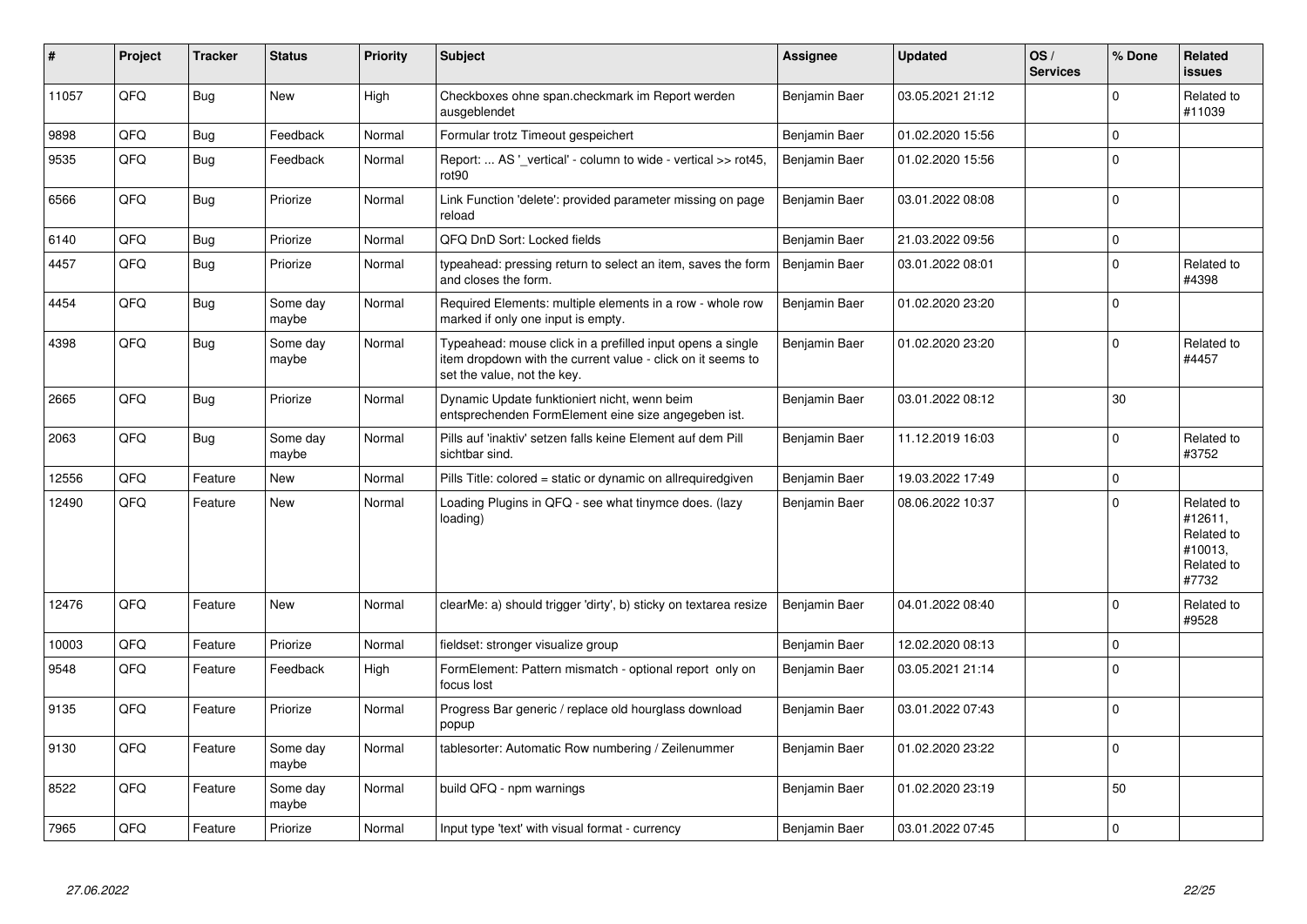| #     | Project | <b>Tracker</b> | <b>Status</b>     | <b>Priority</b> | Subject                                                                       | <b>Assignee</b> | <b>Updated</b>   | OS/<br><b>Services</b> | % Done      | Related<br><b>issues</b>                                               |
|-------|---------|----------------|-------------------|-----------------|-------------------------------------------------------------------------------|-----------------|------------------|------------------------|-------------|------------------------------------------------------------------------|
| 7732  | QFQ     | Feature        | Some day<br>maybe | Normal          | Javascript: Lazy Loading der add on libs                                      | Benjamin Baer   | 08.06.2022 10:38 |                        | $\mathbf 0$ | Related to<br>#12611,<br>Related to<br>#12490,<br>Related to<br>#10013 |
| 7730  | QFQ     | Feature        | Priorize          | Normal          | SELECT Box: title in between                                                  | Benjamin Baer   | 01.02.2020 23:22 |                        | $\mathbf 0$ |                                                                        |
| 7602  | QFQ     | Feature        | ToDo              | High            | Multi Select: with checkboxes                                                 | Benjamin Baer   | 22.03.2022 09:07 |                        | $\mathbf 0$ |                                                                        |
| 6972  | QFQ     | Feature        | Some day<br>maybe | Normal          | Fabric Clipboard / cross browser tab                                          | Benjamin Baer   | 01.02.2020 23:21 |                        | $\pmb{0}$   |                                                                        |
| 6970  | QFQ     | Feature        | Some day<br>maybe | Normal          | tablesorter: default fuer 'sortReset' aendern von 'Ctrl' zu 'Alt'             | Benjamin Baer   | 01.02.2020 23:21 |                        | $\mathbf 0$ |                                                                        |
| 6870  | QFQ     | Feature        | Priorize          | Normal          | Click on '_link' triggers an API call                                         | Benjamin Baer   | 03.01.2022 08:25 |                        | $\mathbf 0$ |                                                                        |
| 6801  | QFQ     | Feature        | Priorize          | Normal          | Fabric: Maximize / FullIscreen                                                | Benjamin Baer   | 21.03.2022 09:56 |                        | $\mathbf 0$ |                                                                        |
| 6224  | QFQ     | Feature        | Priorize          | Normal          | Dynamic update: fade in/out fields                                            | Benjamin Baer   | 21.03.2022 09:50 |                        | $\mathbf 0$ |                                                                        |
| 5562  | QFQ     | Feature        | Priorize          | Normal          | Drag'n'Drop fuer Uploads                                                      | Benjamin Baer   | 21.03.2022 09:52 |                        | 0           | Related to<br>#9706                                                    |
| 5389  | QFQ     | Feature        | Some day<br>maybe | Normal          | QFQ Design: Multline label / note                                             | Benjamin Baer   | 01.02.2020 23:19 |                        | $\mathbf 0$ |                                                                        |
| 5366  | QFQ     | Feature        | Priorize          | Normal          | Saving with keyboard shortcuts                                                | Benjamin Baer   | 21.03.2022 09:47 |                        | $\mathsf 0$ |                                                                        |
| 5024  | QFQ     | Feature        | Some day<br>maybe | Normal          | Fabric: Generate PDF with edits                                               | Benjamin Baer   | 01.02.2020 23:20 |                        | $\mathbf 0$ | Related to<br>#10704                                                   |
| 4420  | QFQ     | Feature        | Some day<br>maybe | Normal          | Client: Local Storage - store the changes of a form, local in<br>the browser. | Benjamin Baer   | 11.12.2019 16:02 |                        | $\mathbf 0$ |                                                                        |
| 3692  | QFQ     | Feature        | Some day<br>maybe | Normal          | QFQ Webseite                                                                  | Benjamin Baer   | 11.12.2019 16:02 |                        | $\mathbf 0$ | Related to<br>#5033                                                    |
| 3415  | QFQ     | Feature        | Some day<br>maybe | Normal          | FE Login Box Templatefile                                                     | Benjamin Baer   | 11.12.2019 16:02 |                        | $\mathbf 0$ |                                                                        |
| 14185 | QFQ     | Feature        | New               | Normal          | External/Autocron.php - better suitable directory                             | Support: System | 28.05.2022 11:03 |                        | $\mathbf 0$ |                                                                        |
| 11715 | QFQ     | Bug            | New               | Normal          | acceptZeroAsRequired and requiredOffButMark do not<br>coincide                |                 | 08.12.2020 12:13 |                        | $\mathbf 0$ |                                                                        |
| 11522 | QFQ     | Bug            | New               | Normal          | Aus/Einblenden von Reitern                                                    |                 | 13.11.2020 14:58 |                        | $\mathbf 0$ |                                                                        |
| 11195 | QFQ     | Bug            | New               | Low             | Dynamic Update: Note not updated if new text is empty<br>(v20.4)              |                 | 25.09.2020 11:14 |                        | 0           |                                                                        |
| 10890 | QFQ     | Bug            | New               | Normal          | AutoCron hangs                                                                |                 | 20.07.2020 13:56 |                        | $\mathbf 0$ |                                                                        |
| 10766 | QFQ     | <b>Bug</b>     | New               | High            | Radiobutton / parameter.buttonClass=btn-default: dynamic<br>update            |                 | 03.05.2021 21:12 |                        | $\mathbf 0$ | Related to<br>#11237                                                   |
| 10759 | QFQ     | <b>Bug</b>     | New               | Normal          | emptyMeansNull - Feld falsch aktualisiert                                     |                 | 12.11.2020 23:45 |                        | $\mathsf 0$ |                                                                        |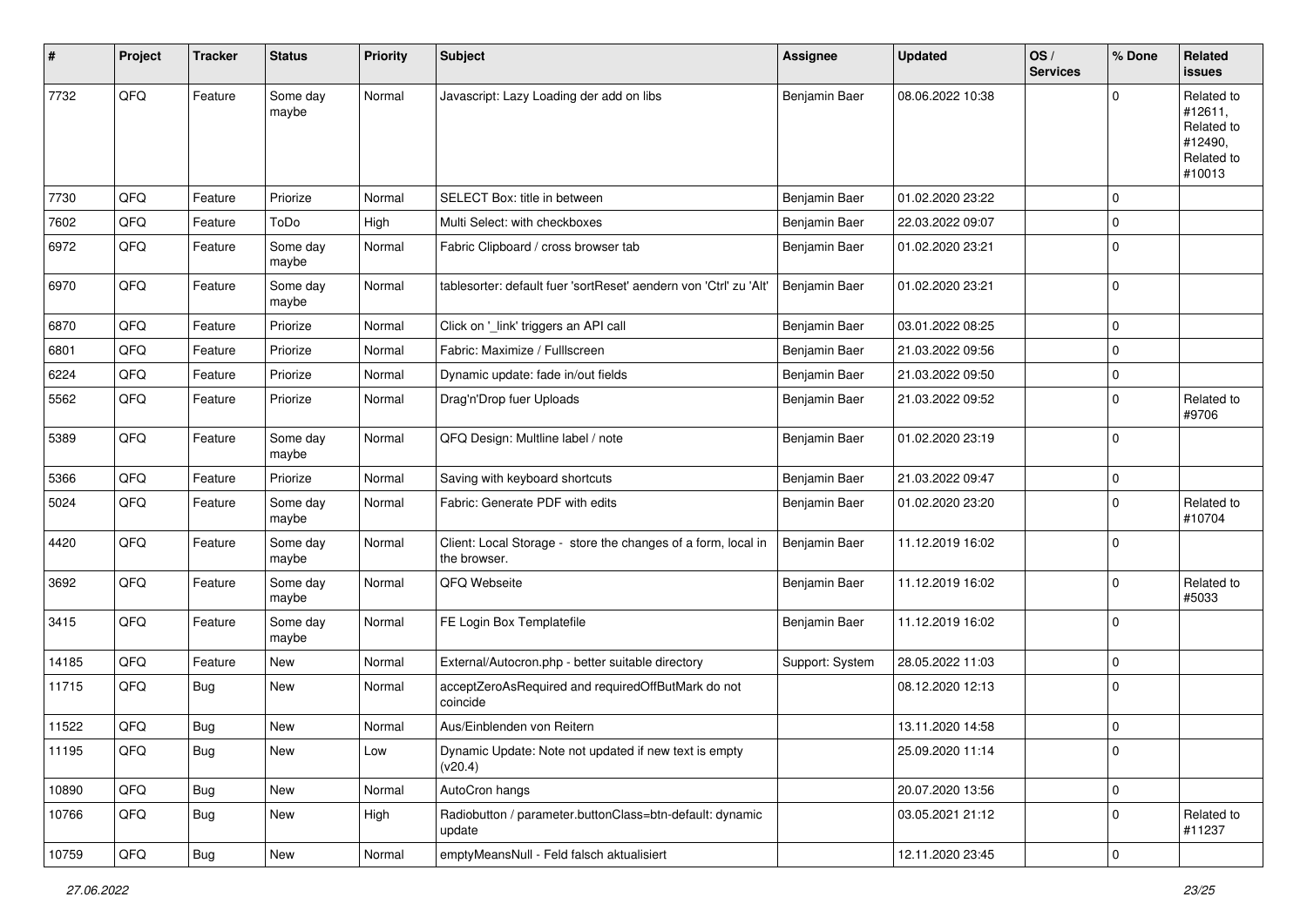| ∦     | Project | <b>Tracker</b> | <b>Status</b>     | <b>Priority</b> | <b>Subject</b>                                                                            | <b>Assignee</b> | <b>Updated</b>   | OS/<br><b>Services</b> | % Done              | <b>Related</b><br><b>issues</b> |
|-------|---------|----------------|-------------------|-----------------|-------------------------------------------------------------------------------------------|-----------------|------------------|------------------------|---------------------|---------------------------------|
| 10324 | QFQ     | <b>Bug</b>     | <b>New</b>        | Normal          | Excel Export mit Template funktioniert nur, wenn Template<br>vor uid kommt                |                 | 30.03.2020 11:20 |                        | $\mathbf 0$         | Related to<br>#10257            |
| 9855  | QFQ     | Bug            | <b>New</b>        | Normal          | <b>Required Check</b>                                                                     |                 | 01.02.2020 15:56 |                        | $\mathbf 0$         |                                 |
| 9126  | QFQ     | <b>Bug</b>     | Some day<br>maybe | Normal          | hidden Form elements are present in page source                                           |                 | 02.01.2021 18:41 |                        | $\mathbf 0$         |                                 |
| 9024  | QFQ     | <b>Bug</b>     | Some day<br>maybe | Normal          | QFQ Einarbeitung                                                                          |                 | 01.02.2020 15:56 |                        | $\mathbf 0$         |                                 |
| 9020  | QFQ     | <b>Bug</b>     | Some day<br>maybe | Normal          | radio mit buttonClass und dynamicUpdate lassen sich nicht<br>kombinieren                  |                 | 11.12.2019 16:01 |                        | $\mathbf 0$         |                                 |
| 7402  | QFQ     | <b>Bug</b>     | Some day<br>maybe | Normal          | thumbnail cache: outdated picture when permission denied<br>and permission resolved.      |                 | 01.02.2020 23:20 |                        | $\mathbf 0$         |                                 |
| 7281  | QFQ     | <b>Bug</b>     | Some day<br>maybe | Normal          | Subrecords: on large screen separator line too short                                      |                 | 01.02.2020 23:19 |                        | $\mathbf 0$         |                                 |
| 7101  | QFQ     | Bug            | Some day<br>maybe | Normal          | 'form' in SIP and 'report' - breaks                                                       |                 | 01.02.2020 23:20 |                        | $\mathbf 0$         |                                 |
| 5877  | QFQ     | Bug            | Some day<br>maybe | Normal          | FE.type=note:bsColumn strange behaviour                                                   |                 | 01.02.2020 23:19 |                        | $\mathbf 0$         |                                 |
| 4546  | QFQ     | <b>Bug</b>     | Some day<br>maybe | Normal          | NH: SIP storage is destroyed                                                              |                 | 01.02.2020 23:20 |                        | $\mathbf 0$         |                                 |
| 4441  | QFQ     | <b>Bug</b>     | Some day<br>maybe | Normal          | \$_SERVER Vars sollten nur aus dem Store genommen<br>werden - Code entsprechend anpassen. |                 | 11.12.2019 16:02 |                        | $\mathbf 0$         |                                 |
| 4138  | QFQ     | Bug            | Some day<br>maybe | Normal          | style fehlt                                                                               |                 | 11.12.2019 16:03 |                        | $\mathbf 0$         |                                 |
| 4122  | QFQ     | <b>Bug</b>     | Some day<br>maybe | Normal          | file: Render Mode hat keinen Effekt                                                       |                 | 11.12.2019 16:03 |                        | $\mathbf 0$         |                                 |
| 12156 | QFQ     | Feature        | <b>New</b>        | Normal          | Form: Optional disable 'leave page'                                                       |                 | 03.05.2021 20:45 |                        | $\mathbf 0$         |                                 |
| 12135 | QFQ     | Feature        | New               | Normal          | Subrecord: Notiz                                                                          |                 | 24.04.2021 16:58 |                        | $\mathbf 0$         |                                 |
| 12039 | QFQ     | Feature        | <b>New</b>        | Normal          | Missing htmlSpecialChar() in pre processing on form submit                                |                 | 18.02.2021 00:09 |                        | $\mathbf 0$         | Related to<br>#14320            |
| 12038 | QFQ     | Feature        | <b>New</b>        | Normal          | a) STORE_VAR: filenameOnlyStripUniq, b) SP:<br>QSTRIPUNIQ()                               |                 | 17.02.2021 23:55 |                        | $\mathbf 0$         |                                 |
| 11850 | QFQ     | Feature        | <b>New</b>        | Urgent          | Wizard Form: basierend auf einer Tabelle eine Form<br>aniegen.                            |                 | 03.05.2021 21:12 |                        | $\mathbf 0$         | Blocked by<br>#8082             |
| 11716 | QFQ     | Feature        | New               | Normal          | Form an beliebiger Stelle im Report anzeigen                                              |                 | 09.12.2020 09:47 |                        | $\mathbf 0$         |                                 |
| 11535 | QFQ     | Feature        | New               | Normal          | Ability to create SQL columns in frontend QFQ forms                                       |                 | 17.11.2020 12:11 |                        | $\mathbf 0$         |                                 |
| 11534 | QFQ     | Feature        | New               | Normal          | Report: Action on selected rows - Table batchprocessing<br>feature                        |                 | 18.11.2020 08:15 |                        | $\mathsf 0$         |                                 |
| 10874 | QFQ     | Feature        | New               | Normal          | Erstellen eines Foreign Keys in der Tabelle "FormElement"                                 |                 | 13.07.2020 10:11 |                        | $\mathsf{O}\xspace$ |                                 |